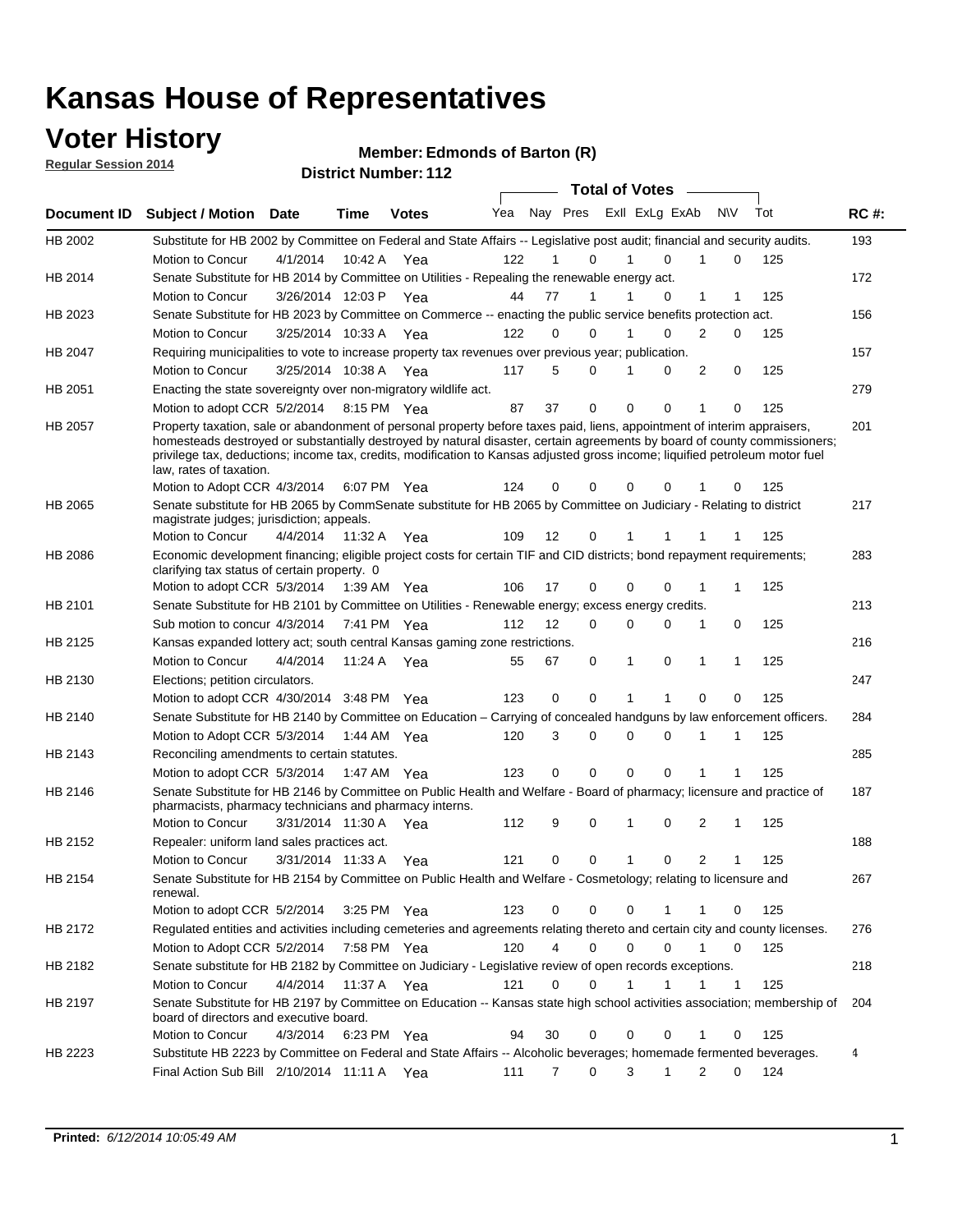### **Voter History**

**Regular Session 2014**

#### **Edmonds of Barton (R)**

|                    | DISTRICT MAILIDEL. I IZ<br>Total of Votes __                                                                                                                                                                                                                                                                                                                                                                                                                                                                                                                                                                                                                                                                                                                                                                                                                                                                    |                        |             |              |     |                         |             |             |          |                |           |     |             |
|--------------------|-----------------------------------------------------------------------------------------------------------------------------------------------------------------------------------------------------------------------------------------------------------------------------------------------------------------------------------------------------------------------------------------------------------------------------------------------------------------------------------------------------------------------------------------------------------------------------------------------------------------------------------------------------------------------------------------------------------------------------------------------------------------------------------------------------------------------------------------------------------------------------------------------------------------|------------------------|-------------|--------------|-----|-------------------------|-------------|-------------|----------|----------------|-----------|-----|-------------|
| <b>Document ID</b> | <b>Subject / Motion Date</b>                                                                                                                                                                                                                                                                                                                                                                                                                                                                                                                                                                                                                                                                                                                                                                                                                                                                                    |                        | <b>Time</b> | <b>Votes</b> | Yea | Nay Pres ExII ExLg ExAb |             |             |          |                | <b>NV</b> | Tot | <b>RC#:</b> |
| HB 2223            | Substitute for HB 2223 by Committee on Federal and State Affairs—Alcoholic beverages; homemade fermented beverages;<br>microbrewery gallonage expanded; liquor license length of citizenship.<br>Motion to Concur                                                                                                                                                                                                                                                                                                                                                                                                                                                                                                                                                                                                                                                                                               | 4/3/2014               | 6:27 PM Nay |              | 115 | 9                       | 0           | 0           | 0        | 1              | 0         | 125 | 205         |
| HB 2231            | Senate Substitute for Substitute for HB 2231 by Committee on Ways and Means - Appropriations for FY 2014, FY 2015, FY<br>2016, FY 2017 and FY 2018 for various state agencies; capital improvement projects; claims against the state.<br>Motion to adopt CCR 5/2/2014 9:48 PM Nay                                                                                                                                                                                                                                                                                                                                                                                                                                                                                                                                                                                                                              |                        |             |              | 70  | 54                      | 0           | $\Omega$    | $\Omega$ | 1              | $\Omega$  | 125 | 282         |
| HB 2246            | Substitute for HB 2246 by Committee on Commerce, Labor and Economic Development - Peer review for certain licensed<br>technical professions.                                                                                                                                                                                                                                                                                                                                                                                                                                                                                                                                                                                                                                                                                                                                                                    |                        |             |              |     |                         |             |             |          |                |           |     | 38          |
|                    | EFA Sub Bill                                                                                                                                                                                                                                                                                                                                                                                                                                                                                                                                                                                                                                                                                                                                                                                                                                                                                                    | 2/21/2014 1:34 PM Yea  |             |              | 120 | 0                       | 0           | 1           | 0        | 2              | 1         | 124 |             |
| HB 2246            | Substitute for HB 2246 by Committee on Commerce, Labor and Economic Development - Peer review for certain licensed<br>technical professions.                                                                                                                                                                                                                                                                                                                                                                                                                                                                                                                                                                                                                                                                                                                                                                    |                        |             |              |     |                         |             |             |          |                |           |     | 260         |
|                    | Motion to Concur                                                                                                                                                                                                                                                                                                                                                                                                                                                                                                                                                                                                                                                                                                                                                                                                                                                                                                | 5/2/2014               | 11:40 A     | Yea          | 124 | 0                       | $\mathbf 0$ | 0           |          | 0              | 0         | 125 |             |
| HB 2272            | Kansas expanded lottery act; southeast Kansas gaming zone; privilege fee and investment threshold amount reduced.                                                                                                                                                                                                                                                                                                                                                                                                                                                                                                                                                                                                                                                                                                                                                                                               |                        |             |              |     |                         |             |             |          |                |           |     | 200         |
|                    | Motion to Concur                                                                                                                                                                                                                                                                                                                                                                                                                                                                                                                                                                                                                                                                                                                                                                                                                                                                                                | 4/2/2014               | 4:18 PM Nay |              | 84  | 36                      | 0           | 0           | $\Omega$ |                | 4         | 125 |             |
| HB 2296            | Campaign finance; permitted uses of campaign funds; increased exemption amount for certain candidates; contributor<br>information; lobbyist filings.                                                                                                                                                                                                                                                                                                                                                                                                                                                                                                                                                                                                                                                                                                                                                            |                        |             |              |     |                         |             |             |          |                |           |     | 248         |
|                    | Motion to adopt CCR 4/30/2014 3:53 PM Yea                                                                                                                                                                                                                                                                                                                                                                                                                                                                                                                                                                                                                                                                                                                                                                                                                                                                       |                        |             |              | 119 | 4                       | 0           | 1           |          | 0              | 0         | 125 |             |
| HB 2296            | Campaign finance; permitted uses of campaign funds; increased exemption amount for certain candidates; contributor<br>information; lobbyist filings.                                                                                                                                                                                                                                                                                                                                                                                                                                                                                                                                                                                                                                                                                                                                                            |                        |             |              |     |                         |             |             |          |                |           |     | 287         |
|                    | Motion to Override<br>Veto                                                                                                                                                                                                                                                                                                                                                                                                                                                                                                                                                                                                                                                                                                                                                                                                                                                                                      | 5/30/2014 10:24 A      |             | N\V          | 96  | 5                       | 0           | 0           | 0        | 0              | 24        | 125 |             |
| HB 2298            | Senate Sub for HB 2298 by Committee on Judiciary - Uniform controlled substances act. Senate Sub for HB 2298 by<br>Committee on Judiciary - Uniform controlled substances act.<br>Motion to Concur                                                                                                                                                                                                                                                                                                                                                                                                                                                                                                                                                                                                                                                                                                              | 4/3/2014               | 6:40 PM Yea |              | 123 | 1                       | 0           | 0           | 0        | 1              | 0         | 125 | 209         |
| HB 2303            | Relating to driver's license fees; driving under the influence equipment fund.                                                                                                                                                                                                                                                                                                                                                                                                                                                                                                                                                                                                                                                                                                                                                                                                                                  |                        |             |              |     |                         |             |             |          |                |           |     | 1           |
|                    | Motion to adopt CCR 1/22/2014 11:45 A                                                                                                                                                                                                                                                                                                                                                                                                                                                                                                                                                                                                                                                                                                                                                                                                                                                                           |                        |             | Yea          | 109 | 11                      | 0           | 1           | 0        | 4              | 0         | 125 |             |
| HB 2312            | Local governments; investment of idle funds; changes.                                                                                                                                                                                                                                                                                                                                                                                                                                                                                                                                                                                                                                                                                                                                                                                                                                                           |                        |             |              |     |                         |             |             |          |                |           |     | 253         |
|                    | Motion to Concur                                                                                                                                                                                                                                                                                                                                                                                                                                                                                                                                                                                                                                                                                                                                                                                                                                                                                                | 5/1/2014               | 4:31 PM Yea |              | 123 | $\overline{2}$          | 0           | $\mathbf 0$ | 0        | 0              | 0         | 125 |             |
| HB 2338            | Substitute for HB 2338 by Committee on Ways and Means - Judicial branch; supplemental appropriation for fiscal year 2015,<br>judiciary operations; increasing various docket fees and creating new docket fees; annually, allowing the allocation of a budget<br>for each judicial district court operations, chief judge would have the authority to expend funds as necessary to carry out the<br>functions of such district if such chief judge elected to do so, including establishing what court personnel are necessary and<br>their compensation; district court judges in judicial district elect chief judge and court of appeals judges elect chief judge of the<br>court of appeals; district judge and district magistrate judge vacancies; statutory authority for longevity bonus for judicial<br>branch employees repealed; nonseverability clause.<br>Motion to Adopt CCR 4/4/2014 7:17 PM Nay |                        |             |              | 66  | 57                      | 0           | 0           | 0        | 2              | 0         | 125 | 229         |
| HB 2378            | Senate Substitute for HB 2378 by Committee on Assessment and Taxation - Providing sales tax exemption for sales of certain 189<br>machinery and equipment used for surface mining activities.                                                                                                                                                                                                                                                                                                                                                                                                                                                                                                                                                                                                                                                                                                                   |                        |             |              |     |                         |             |             |          |                |           |     |             |
|                    | Motion to Concur 3/31/2014 11:35 A Yea                                                                                                                                                                                                                                                                                                                                                                                                                                                                                                                                                                                                                                                                                                                                                                                                                                                                          |                        |             |              |     | 117 4 0 1 0 2 1 125     |             |             |          |                |           |     |             |
| HB 2389            | Senate Substitute for HB 2389 by Committee on Judiciary - Crimes and criminal procedure; mistreatment of a dependent adult 277<br>or an elder person; RICO; warrants; discharge of certain persons; appeals.                                                                                                                                                                                                                                                                                                                                                                                                                                                                                                                                                                                                                                                                                                    |                        |             |              |     |                         |             |             |          |                |           |     |             |
|                    | Motion to Adopt CCR 5/2/2014 8:05 PM Yea                                                                                                                                                                                                                                                                                                                                                                                                                                                                                                                                                                                                                                                                                                                                                                                                                                                                        |                        |             |              | 123 | 1                       | 0           | 0           | 0        | 1              | 0         | 125 |             |
| HB 2398            | Relating to the Kansas revised limited liability company act.<br><b>Final Action</b><br>Amended                                                                                                                                                                                                                                                                                                                                                                                                                                                                                                                                                                                                                                                                                                                                                                                                                 | 2/21/2014 11:13 A Yea  |             |              | 120 | 1                       | 0           | 1           | 0        | $\overline{2}$ | 0         | 124 | 28          |
| HB 2402            | National day of the cowboy.                                                                                                                                                                                                                                                                                                                                                                                                                                                                                                                                                                                                                                                                                                                                                                                                                                                                                     |                        |             |              |     |                         |             |             |          |                |           |     | 163         |
|                    | <b>Final Action</b>                                                                                                                                                                                                                                                                                                                                                                                                                                                                                                                                                                                                                                                                                                                                                                                                                                                                                             | 3/26/2014 10:55 A      |             | Yea          | 116 | 7                       | 0           | 1           | 0        | 1              | 0         | 125 |             |
| HB 2417            | Expansion of rural opportunity zones.                                                                                                                                                                                                                                                                                                                                                                                                                                                                                                                                                                                                                                                                                                                                                                                                                                                                           |                        |             |              |     |                         |             |             |          |                |           |     | 61          |
|                    | <b>Final Action</b><br>Amended                                                                                                                                                                                                                                                                                                                                                                                                                                                                                                                                                                                                                                                                                                                                                                                                                                                                                  | 2/27/2014 10:16 A ExAb |             |              | 104 | 19                      | 0           | 0           | 0        | 1              | 0         | 124 |             |
| HB 2418            | Adult care home licensure act; removal of outdated rule and regulation reference.                                                                                                                                                                                                                                                                                                                                                                                                                                                                                                                                                                                                                                                                                                                                                                                                                               |                        |             |              |     |                         |             |             |          |                |           |     | 6           |
|                    | <b>Final Action</b>                                                                                                                                                                                                                                                                                                                                                                                                                                                                                                                                                                                                                                                                                                                                                                                                                                                                                             | 2/12/2014 11:20 A Yea  |             |              | 121 | 0                       | 0           | 1           | 0        | $\overline{2}$ | 0         | 124 |             |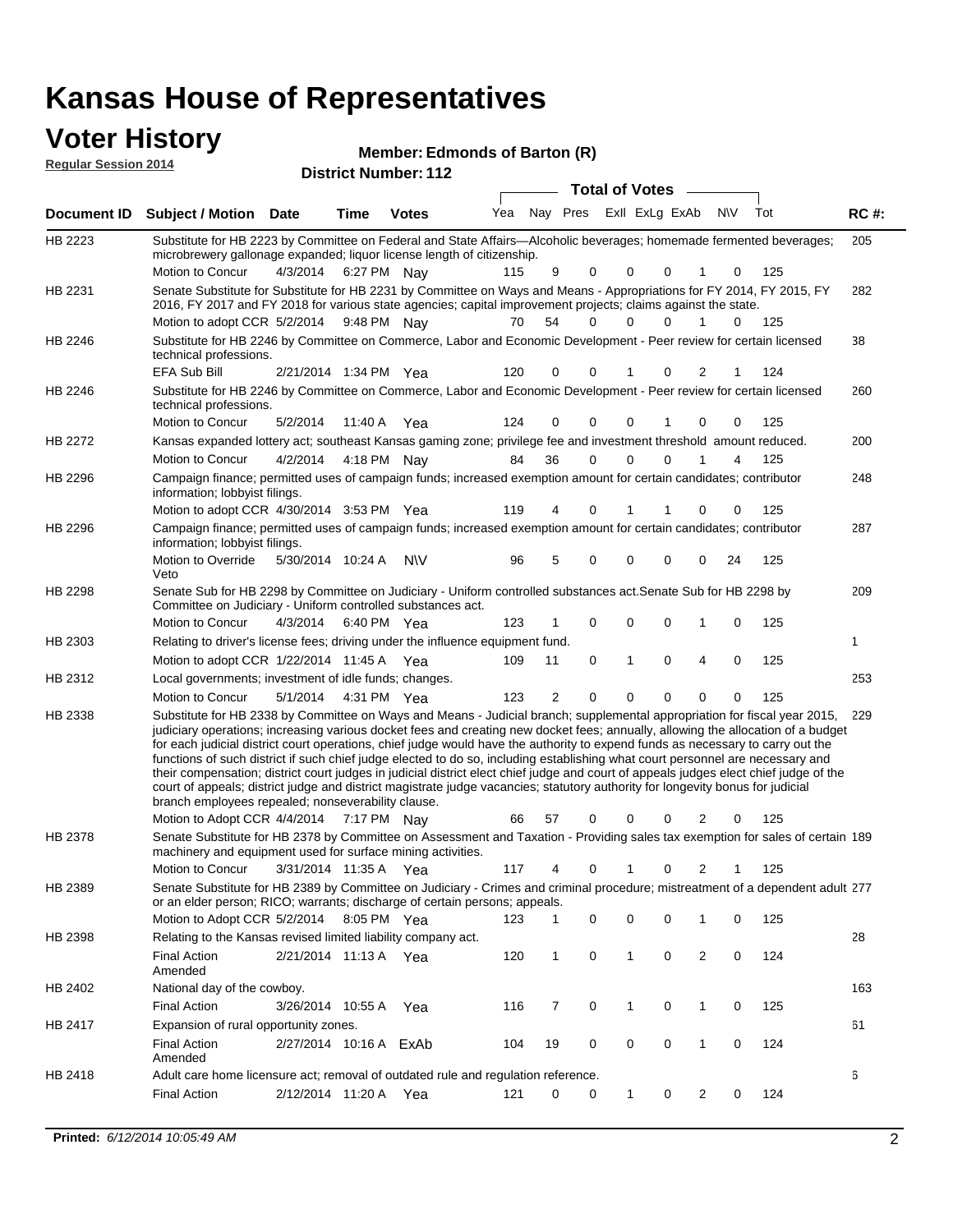## **Voter History**

**Regular Session 2014**

#### **Edmonds of Barton (R)**

|                    |                                                                                                                                                                                                                                                                                                                                                      |                        |             | DISTRICT MAILINGLETIZ | <b>Total of Votes</b><br>$\sim$ |          |          |   |                |                |              |     |                |  |
|--------------------|------------------------------------------------------------------------------------------------------------------------------------------------------------------------------------------------------------------------------------------------------------------------------------------------------------------------------------------------------|------------------------|-------------|-----------------------|---------------------------------|----------|----------|---|----------------|----------------|--------------|-----|----------------|--|
| <b>Document ID</b> | <b>Subject / Motion</b>                                                                                                                                                                                                                                                                                                                              | Date                   | Time        | <b>Votes</b>          | Yea                             |          | Nay Pres |   | Exil ExLg ExAb |                | <b>NV</b>    | Tot | <b>RC#:</b>    |  |
| HB 2418            | Kansas department for aging and disability services; adult care homes                                                                                                                                                                                                                                                                                |                        |             |                       |                                 |          |          |   |                |                |              |     | 221            |  |
|                    | Motion to Concur                                                                                                                                                                                                                                                                                                                                     | 4/4/2014               | 11:49 A     | Yea                   | 122                             | 0        | 0        | 1 | 1              | 1              | 0            | 125 |                |  |
| HB 2419            | City annexation; fire district territory; detachment.                                                                                                                                                                                                                                                                                                |                        |             |                       |                                 |          |          |   |                |                |              |     | 120            |  |
|                    | <b>Final Action</b>                                                                                                                                                                                                                                                                                                                                  | 3/17/2014 11:19 A Yea  |             |                       | 122                             | 0        | 0        | 0 | 0              | 2              | $\mathbf{1}$ | 125 |                |  |
| HB 2419            | City annexation; fire district territory; detachment.                                                                                                                                                                                                                                                                                                |                        |             |                       |                                 |          |          |   |                |                |              |     | 196            |  |
|                    | Motion to Concur                                                                                                                                                                                                                                                                                                                                     | 4/2/2014               | 10:32 A Yea |                       | 122                             | 0        | 0        | 0 | 0              | 2              | $\mathbf{1}$ | 125 |                |  |
| HB 2420            | School crossing guards.                                                                                                                                                                                                                                                                                                                              |                        |             |                       |                                 |          |          |   |                |                |              |     | 5              |  |
|                    | <b>Final Action</b><br>Amended                                                                                                                                                                                                                                                                                                                       | 2/10/2014 11:12 A      |             | Yea                   | 118                             | 0        | 0        | 3 | 1              | $\overline{2}$ | 0            | 124 |                |  |
| HB 2420            | School crossing guards.                                                                                                                                                                                                                                                                                                                              |                        |             |                       |                                 |          |          |   |                |                |              |     | 197            |  |
|                    | Motion to Concur                                                                                                                                                                                                                                                                                                                                     | 4/2/2014               | 10:34 A     | Yea                   | 123                             | 0        | 0        | 0 | 0              | 2              | 0            | 125 |                |  |
| HB 2422            | Defining watercraft for purposes of taxation.                                                                                                                                                                                                                                                                                                        |                        |             |                       |                                 |          |          |   |                |                |              |     | 14             |  |
|                    | <b>Final Action</b><br>Amended                                                                                                                                                                                                                                                                                                                       | 2/14/2014 11:13 A      |             | Yea                   | 118                             | 0        | 0        | 2 | $\mathbf 0$    | 4              | 0            | 124 |                |  |
| HB 2424            | Robert G. (Bob) Bethell interchange.                                                                                                                                                                                                                                                                                                                 |                        |             |                       |                                 |          |          |   |                |                |              |     | 85             |  |
|                    | <b>EFA Sub Bill</b>                                                                                                                                                                                                                                                                                                                                  | 2/27/2014 4:03 PM ExAb |             |                       | 119                             | 4        | 0        | 0 | $\mathbf 0$    | 1              | 0            | 124 |                |  |
| HB 2424            | Substitute for HB 2424 by Committee on Transportation - Designating the Robert G. (Bob) Bethell interchange; the SGT David 190<br>Enzbrenner memorial highway; t the Pack S Clair highway; the ancient Indian traders trail; the Harper county veterans<br>memorial highway; the Bonnie Huy memorial highway; the Bonnie Sharp memorial interchange. |                        |             |                       |                                 |          |          |   |                |                |              |     |                |  |
|                    | Motion to Concur                                                                                                                                                                                                                                                                                                                                     | 3/31/2014 11:37 A Yea  |             |                       | 117                             | 3        | $\Omega$ | 1 | 0              | 2              | 2            | 125 |                |  |
| HB 2429            | Making the water conservation program part of and supplemental to the Kansas water appropriation act.                                                                                                                                                                                                                                                |                        |             |                       |                                 |          |          |   |                |                |              |     | $\overline{7}$ |  |
|                    | <b>Final Action</b><br>Amended                                                                                                                                                                                                                                                                                                                       | 2/12/2014 11:22 A Yea  |             |                       | 121                             | $\Omega$ | 0        | 1 | $\Omega$       | 2              | 0            | 124 |                |  |
| HB 2430            | Promoting employment across Kansas act; benefits.                                                                                                                                                                                                                                                                                                    |                        |             |                       |                                 |          |          |   |                |                |              |     | 90             |  |
|                    | <b>EFA Sub Bill</b>                                                                                                                                                                                                                                                                                                                                  | 2/27/2014 4:08 PM ExAb |             |                       | 110                             | 13       | 0        | 0 | 0              | 1              | 0            | 124 |                |  |
| HB 2430            | Substitute for HB 2430 by Committee on Commerce, Labor and Economic Development - Promoting employment across                                                                                                                                                                                                                                        |                        |             |                       |                                 |          |          |   |                |                |              |     | 278            |  |
|                    | Kansas act; benefits.<br>Motion to adopt CCR 5/2/2014                                                                                                                                                                                                                                                                                                |                        | 8:09 PM Yea |                       | 114                             | 10       | 0        | 0 | 0              | 1              | 0            | 125 |                |  |
| HB 2433            | Relating to the Kansas uniform securities act.                                                                                                                                                                                                                                                                                                       |                        |             |                       |                                 |          |          |   |                |                |              |     | 62             |  |
|                    | <b>Final Action</b><br>Amended                                                                                                                                                                                                                                                                                                                       | 2/27/2014 10:17 A ExAb |             |                       | 123                             | 0        | 0        | 0 | $\mathbf 0$    | 1              | 0            | 124 |                |  |
| HB 2433            | Relating to the Kansas uniform securities act.                                                                                                                                                                                                                                                                                                       |                        |             |                       |                                 |          |          |   |                |                |              |     | 243            |  |
|                    | Motion to adopt CCR 4/30/2014 3:27 PM Yea                                                                                                                                                                                                                                                                                                            |                        |             |                       | 123                             | $\Omega$ | 0        | 1 | 1              | 0              | 0            | 125 |                |  |
| HB 2436            | Substitute for HB 2436 by Committee on Vision 2020 - Boards of cosmetology and barbering; agreements on inspectors of<br>dual-licensed facilities.                                                                                                                                                                                                   |                        |             |                       |                                 |          |          |   |                |                |              |     | 19             |  |
|                    | Final Action Sub Bill 2/19/2014 11:32 A                                                                                                                                                                                                                                                                                                              |                        |             | Yea                   | 122                             | 0        | 0        | 0 | 0              | 2              | 0            | 124 |                |  |
| HB 2436            | Substitute for HB 2436 by Committee on Vision 2020 - Boards of cosmetology and barbering; agreements on inspectors of<br>dual-licensed facilities.                                                                                                                                                                                                   |                        |             |                       |                                 |          |          |   |                |                |              |     | 206            |  |
|                    | Motion to Concur                                                                                                                                                                                                                                                                                                                                     | 4/3/2014               | 6:30 PM Nay |                       | 117                             | 7        | 0        | 0 | 0              | $\mathbf{1}$   | 0            | 125 |                |  |
| HB 2440            | Emerging industry investment act; treatment of certain bioscience companies.                                                                                                                                                                                                                                                                         |                        |             |                       |                                 |          |          |   |                |                |              |     | 39             |  |
|                    | <b>Emergency Final</b><br>Action                                                                                                                                                                                                                                                                                                                     | 2/21/2014 1:36 PM Yea  |             |                       | 116                             | 4        | 0        | 1 | $\mathbf 0$    | 2              | $\mathbf{1}$ | 124 |                |  |
| HB 2442            | Escalating penalties for repeat felony evade and elude cases.                                                                                                                                                                                                                                                                                        |                        |             |                       |                                 |          |          |   |                |                |              |     | 107            |  |
|                    | EFA Sub Bill                                                                                                                                                                                                                                                                                                                                         | 2/27/2014 4:32 PM ExAb |             |                       | 111                             | 12       | 0        | 0 | 0              | $\mathbf{1}$   | 0            | 124 |                |  |
| HB 2444            | Spendthrift trusts.                                                                                                                                                                                                                                                                                                                                  |                        |             |                       |                                 |          |          |   |                |                |              |     | 36             |  |
|                    | <b>Emergency Final</b><br><b>Action Amend</b>                                                                                                                                                                                                                                                                                                        | 2/21/2014 1:32 PM Yea  |             |                       | 120                             | 0        | 0        | 1 | 0              | $\overline{2}$ | $\mathbf{1}$ | 124 |                |  |
| HB 2444            | Spendthrift trusts.<br>Motion to Concur                                                                                                                                                                                                                                                                                                              | 4/2/2014               | 10:37 A Yea |                       | 123                             | 0        | 0        | 0 | 0              | $\overline{2}$ | 0            | 125 | 198            |  |
|                    |                                                                                                                                                                                                                                                                                                                                                      |                        |             |                       |                                 |          |          |   |                |                |              |     |                |  |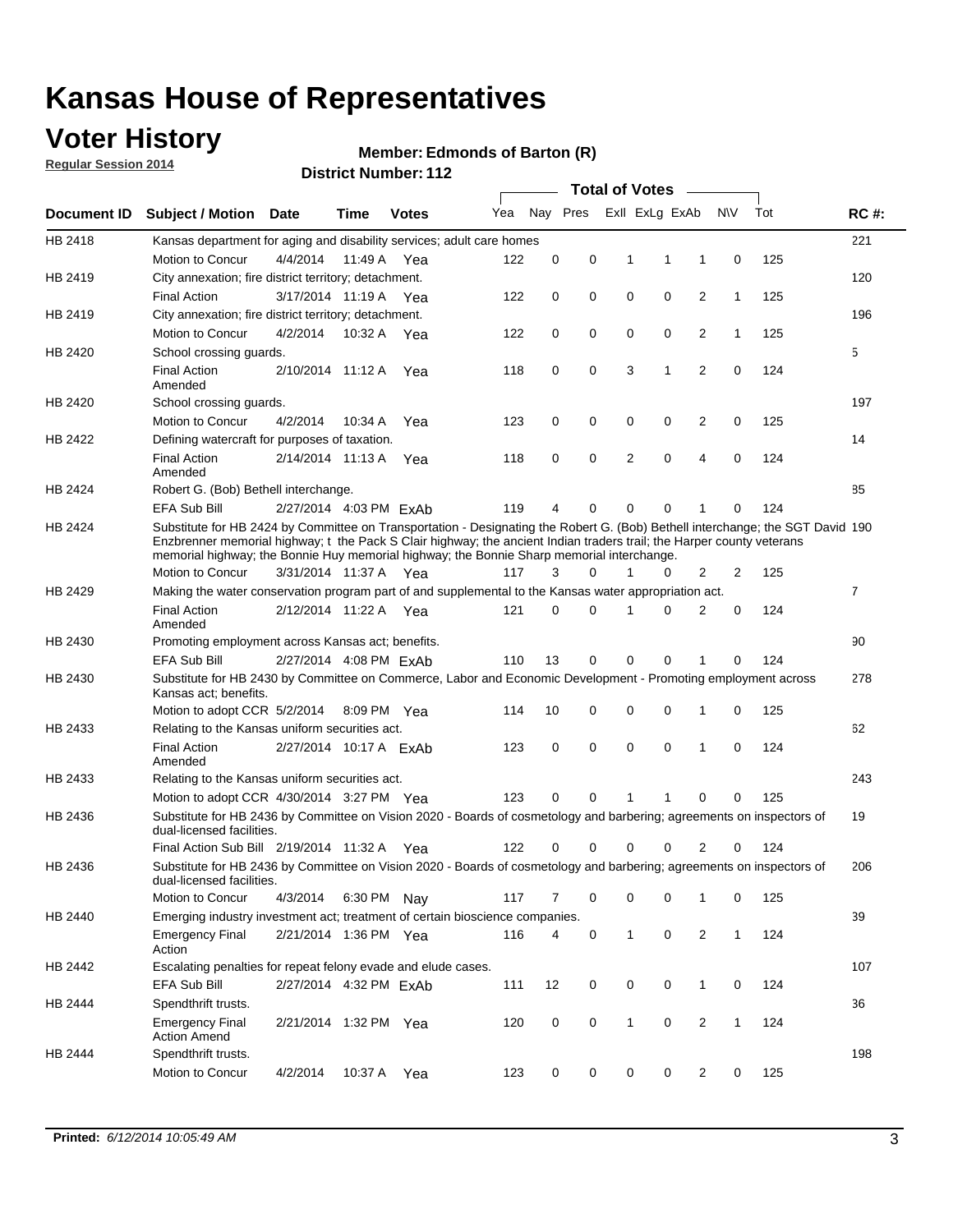### **Voter History Regular Session 2014**

**Edmonds of Barton (R)**

|                |                                                                                                                                                                                                                                                                                                                                 |                        |      |              |     |    |             | <b>Total of Votes</b> |             |                |             |     |             |
|----------------|---------------------------------------------------------------------------------------------------------------------------------------------------------------------------------------------------------------------------------------------------------------------------------------------------------------------------------|------------------------|------|--------------|-----|----|-------------|-----------------------|-------------|----------------|-------------|-----|-------------|
|                | Document ID Subject / Motion Date                                                                                                                                                                                                                                                                                               |                        | Time | <b>Votes</b> | Yea |    | Nay Pres    | Exll ExLg ExAb        |             |                | <b>NV</b>   | Tot | <b>RC#:</b> |
| HB 2445        | Allowing for criminal discovery materials to be provided to defendant or defendant's counsel.                                                                                                                                                                                                                                   |                        |      |              |     |    |             |                       |             |                |             |     | 63          |
|                | <b>Final Action</b><br>Amended                                                                                                                                                                                                                                                                                                  | 2/27/2014 10:19 A ExAb |      |              | 123 | 0  | 0           | $\mathbf 0$           | $\mathbf 0$ | 1              | 0           | 124 |             |
| HB 2446        | District courts; court trustee operations fund. judicial process; concerning sentencing dispositions, probation and postrelease<br>supervision; concerning expungement of driving under the influence and criminal refusal convictions; concerning trials,<br>conduct of jury after case is submitted.                          |                        |      |              |     |    |             |                       |             |                |             |     | 8           |
|                | <b>Final Action</b>                                                                                                                                                                                                                                                                                                             | 2/12/2014 11:23 A Yea  |      |              | 121 | 0  | 0           |                       | 0           | 2              | 0           | 124 |             |
| HB 2446        | Senate Substitute for HB 2446 by Committee on Judiciary - Courts; allocating moneys from driver's license fees to judicial<br>branch nonjudicial salary adjustment fund; allowing chief justice to authorize expenditures from court trustee operations fund in<br>certain judicial districts; time limits for court decisions. |                        |      |              |     |    |             |                       |             |                |             |     | 239         |
|                | Motion to adopt CCR 4/30/2014 3:01 PM Yea                                                                                                                                                                                                                                                                                       |                        |      |              | 121 | 2  | 0           | 1                     | 1           | 0              | 0           | 125 |             |
| <b>HB 2447</b> | Real property; trespass and liability.                                                                                                                                                                                                                                                                                          |                        |      |              |     |    |             |                       |             |                |             |     | 29          |
|                | <b>Final Action</b><br>Amended                                                                                                                                                                                                                                                                                                  | 2/21/2014 11:14 A Yea  |      |              | 119 | 2  | $\mathbf 0$ | $\mathbf 1$           | $\mathbf 0$ | 2              | 0           | 124 |             |
| HB 2447        | Real property; trespass and liability.                                                                                                                                                                                                                                                                                          |                        |      |              |     |    |             |                       |             |                |             |     | 202         |
|                | Motion to Adopt CCR 4/3/2014                                                                                                                                                                                                                                                                                                    |                        |      | 6:10 PM Yea  | 122 | 2  | $\mathbf 0$ | $\mathbf 0$           | $\mathbf 0$ | 1              | 0           | 125 |             |
| HB 2448        | Interference with judicial process.                                                                                                                                                                                                                                                                                             |                        |      |              |     |    |             |                       |             |                |             |     | 30          |
|                | <b>Final Action</b>                                                                                                                                                                                                                                                                                                             | 2/21/2014 11:16 A Yea  |      |              | 121 | 0  | 0           | $\mathbf 1$           | 0           | $\overline{2}$ | 0           | 124 |             |
| HB 2448        | Senate Substitute for HB 2448 by Committee on Judiciary - Updating provisions relating to the Kansas bureau of<br>investigation's DNA database; amending the crime of interference with                                                                                                                                         |                        |      |              |     |    |             |                       |             |                |             |     | 240         |
|                | Motion to adopt CCR 4/30/2014 3:10 PM Nav                                                                                                                                                                                                                                                                                       |                        |      |              | 116 | 7  | 0           | 1                     | 1           | 0              | 0           | 125 |             |
| HB 2451        | Electric utilities; creating the electric highway fee.                                                                                                                                                                                                                                                                          |                        |      |              |     |    |             |                       |             |                |             |     | 96          |
|                | <b>EFA Sub Bill</b>                                                                                                                                                                                                                                                                                                             | 2/27/2014 4:18 PM ExAb |      |              | 64  | 59 | 0           | $\mathbf 0$           | 0           | 1              | 0           | 124 |             |
| HB 2451        | Substitute for HB 2451 by Committee on Transportation - Increasing registration fees for electric vehicles.                                                                                                                                                                                                                     |                        |      |              |     |    |             |                       |             |                |             |     | 207         |
|                | Motion to Concur                                                                                                                                                                                                                                                                                                                | 4/3/2014               |      | 6:34 PM Yea  | 94  | 30 | 0           | $\Omega$              | 0           |                | 0           | 125 |             |
| HB 2452        | Substitute for HB 2452 by Committee on Transportation - Distinctive license plates; donate life, disabled veterans, rotary<br>international, Kansas horse council.                                                                                                                                                              |                        |      |              |     |    |             |                       |             |                |             |     | 41          |
|                | <b>EFA Sub Bill</b>                                                                                                                                                                                                                                                                                                             | 2/21/2014 1:39 PM Yea  |      |              | 120 | 0  | 0           |                       | 0           | 2              | 1           | 124 |             |
| HB 2452        | Substitute for HB 2452 by Committee on Transportation - Distinctive license plates; donate life, disabled veterans, rotary<br>international, Kansas horse council, motorcycles.                                                                                                                                                 |                        |      |              |     |    |             |                       |             |                |             |     | 208         |
|                | Motion to Concur                                                                                                                                                                                                                                                                                                                | 4/3/2014               |      | 6:37 PM Yea  | 123 | 1  | $\mathbf 0$ | $\mathbf 0$           | 0           | 1              | 0           | 125 |             |
| HB 2453        | Protecting religious freedom regarding marriage.                                                                                                                                                                                                                                                                                |                        |      |              |     |    |             |                       |             |                |             |     | 9           |
|                | <b>Final Action</b><br>Amended                                                                                                                                                                                                                                                                                                  | 2/12/2014 11:28 A Yea  |      |              | 72  | 49 | $\mathbf 0$ | $\mathbf{1}$          | $\Omega$    | 2              | 0           | 124 |             |
| HB 2455        | Property tax exemption for certain utility systems located on military installation.                                                                                                                                                                                                                                            |                        |      |              |     |    |             |                       |             |                |             |     | 108         |
|                | <b>Emergency Final</b><br><b>Action Amend</b>                                                                                                                                                                                                                                                                                   | 3/6/2014               |      | 11:23 A Yea  | 119 | 1  | 0           | $\overline{2}$        | 1           | 2              | 0           | 125 |             |
| HB 2456        | Property taxation; defining commercial and industrial machinery and equipment; motor vehicles, members of military service<br>and active guard and reservists.                                                                                                                                                                  |                        |      |              |     |    |             |                       |             |                |             |     | 49          |
|                | <b>Final Action</b><br>Amended                                                                                                                                                                                                                                                                                                  | 2/26/2014 11:32 A ExAb |      |              | 100 | 23 | 0           | 0                     | 0           | 1              | 0           | 124 |             |
| HB 2463        | Creating civil liability for acts of terrorism; forfeiture of property related to violations of certain criminal acts.                                                                                                                                                                                                          |                        |      |              |     |    |             |                       |             |                |             |     | 50          |
|                | <b>Final Action</b><br>Amended                                                                                                                                                                                                                                                                                                  | 2/26/2014 11:33 A ExAb |      |              | 123 | 0  | $\mathbf 0$ | $\mathbf 0$           | $\mathbf 0$ | $\mathbf{1}$   | $\mathbf 0$ | 124 |             |
| HB 2463        | Creating civil liability for acts of terrorism; forfeiture of property related to violations of certain criminal acts.                                                                                                                                                                                                          |                        |      |              |     |    |             |                       |             |                |             |     | 194         |
|                | Motion to Concur                                                                                                                                                                                                                                                                                                                | 4/1/2014               |      | 10:46 A Yea  | 123 | 0  | $\mathbf 0$ | 1                     | 0           | 1              | 0           | 125 |             |
| HB 2464        | Allowing banks, trust companies and savings and loans to claim the expensing deduction for privilege tax filers under the<br>Kansas income tax act.                                                                                                                                                                             |                        |      |              |     |    |             |                       |             |                |             |     | 15          |
|                | <b>Final Action</b><br>Amended                                                                                                                                                                                                                                                                                                  | 2/14/2014 11:14 A Yea  |      |              | 118 | 0  | 0           | 2                     | 0           | 4              | 0           | 124 |             |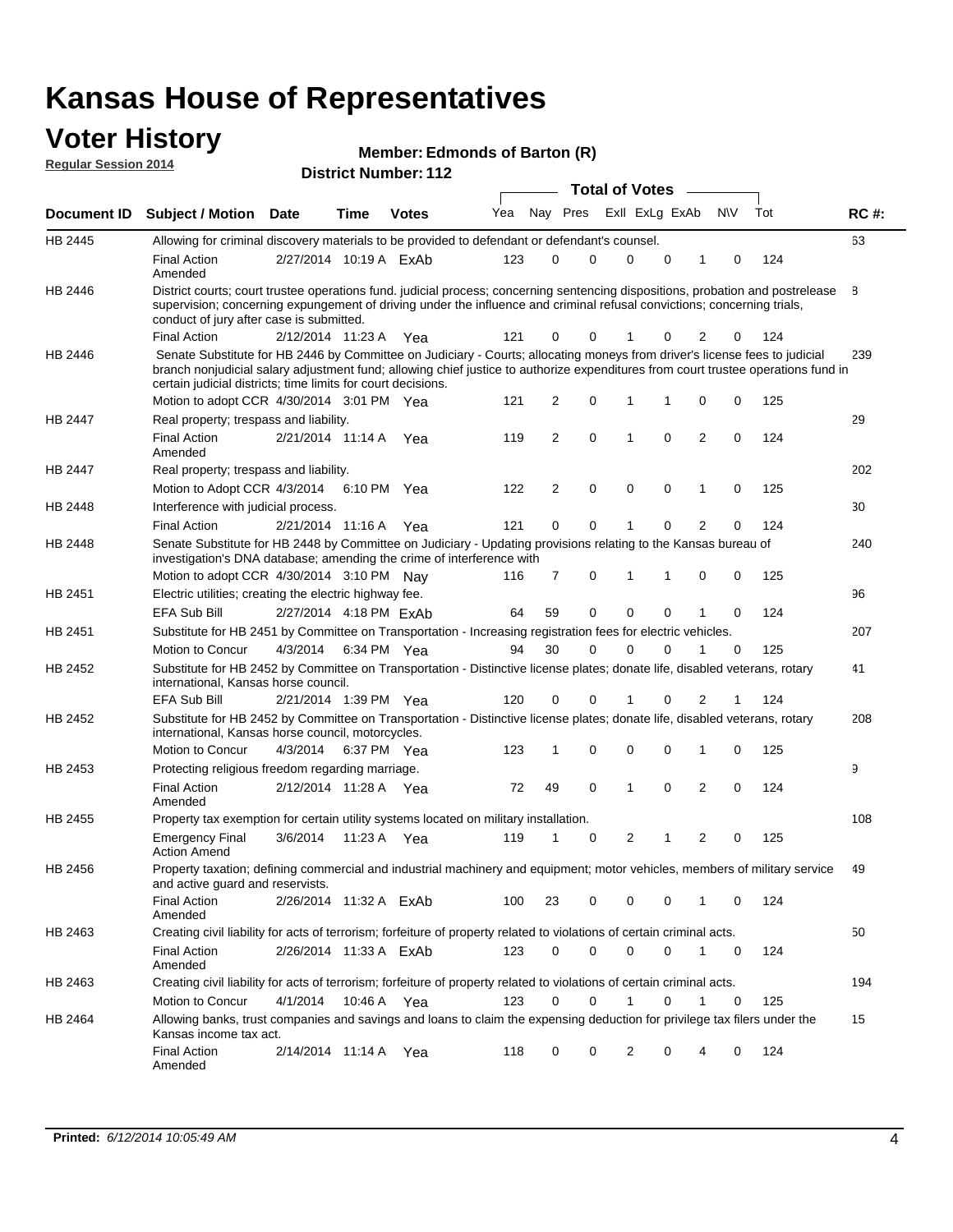## **Voter History**

**Regular Session 2014**

#### **Edmonds of Barton (R)**

|                |                                                                                                                                                                             |                        |             |              |     |                |             | <b>Total of Votes</b> |                |   |             |     |             |
|----------------|-----------------------------------------------------------------------------------------------------------------------------------------------------------------------------|------------------------|-------------|--------------|-----|----------------|-------------|-----------------------|----------------|---|-------------|-----|-------------|
|                | Document ID Subject / Motion Date                                                                                                                                           |                        | Time        | <b>Votes</b> | Yea |                | Nay Pres    |                       | Exll ExLg ExAb |   | <b>NV</b>   | Tot | <b>RC#:</b> |
| HB 2466        | Relating to administrative procedure; judicial review.                                                                                                                      |                        |             |              |     |                |             |                       |                |   |             |     | 37          |
|                | <b>Emergency Final</b><br><b>Action Amend</b>                                                                                                                               | 2/21/2014 1:33 PM Yea  |             |              | 118 | 2              | 0           | 1                     | 0              | 2 | 1           | 124 |             |
| <b>HB 2470</b> | Purchasing authority for certain insurance by the state board of regents for state educational institutions.                                                                |                        |             |              |     |                |             |                       |                |   |             |     | 16          |
|                | <b>Final Action</b>                                                                                                                                                         | 2/17/2014 11:20 A Yea  |             |              | 120 | 0              | 0           | 3                     | 0              | 1 | 0           | 124 |             |
| HB 2475        | Personal financial literacy program as a requirement for high school graduation.                                                                                            |                        |             |              |     |                |             |                       |                |   |             |     | 126         |
|                | <b>Final Action</b><br>Amended                                                                                                                                              | 3/19/2014 11:22 A Yea  |             |              | 110 | 12             | 0           | 0                     | 1              | 2 | $\mathbf 0$ | 125 |             |
| HB 2478        | Venue for crimes committed with an electronic device.                                                                                                                       |                        |             |              |     |                |             |                       |                |   |             |     | 51          |
|                | <b>Final Action</b>                                                                                                                                                         | 2/26/2014 11:34 A ExAb |             |              | 123 | 0              | 0           | $\mathbf 0$           | $\mathbf 0$    | 1 | 0           | 124 |             |
| HB 2479        | Removing 2015 sunset provision from law requiring ignition interlock device after first test failure or alcohol or drug-related<br>conviction.                              |                        |             |              |     |                |             |                       |                |   |             |     | 115         |
|                | <b>Final Action</b><br>Amended                                                                                                                                              | 3/14/2014 11:14 A      |             | Yea          | 117 | $\mathbf 0$    | 0           | 2                     | 1              | 4 | 1           | 125 |             |
| HB 2479        | Removing 2015 sunset provision from law requiring ignition interlock device after first test failure or alcohol or drug-related<br>conviction.                              |                        |             |              |     |                |             |                       |                |   |             |     | 210         |
|                | <b>Motion to Concur</b>                                                                                                                                                     | 4/3/2014               |             | 6:47 PM Yea  | 122 | $\overline{2}$ | 0           | 0                     | $\mathbf 0$    | 1 | 0           | 125 |             |
| HB 2480        | Repealing the review of TeleKansas I.                                                                                                                                       |                        |             |              |     |                |             |                       |                |   |             |     | 64          |
|                | <b>Final Action</b><br>Amended                                                                                                                                              | 2/27/2014 10:20 A FxAb |             |              | 123 | 0              | 0           | $\mathbf 0$           | $\mathbf 0$    | 1 | 0           | 124 |             |
| HB 2480        | Repealing the review of TeleKansas I.                                                                                                                                       |                        |             |              |     |                |             |                       |                |   |             |     | 250         |
|                | Motion to Concur                                                                                                                                                            | 5/1/2014               |             | 1:54 PM Yea  | 123 | 1              | 0           | 0                     | 0              | 0 | 1           | 125 |             |
| <b>HB 2482</b> | Authority of state corporation commission to intervene in court proceedings.                                                                                                |                        |             |              |     |                |             |                       |                |   |             |     | 65          |
|                | <b>Final Action</b><br>Amended                                                                                                                                              | 2/27/2014 10:21 A ExAb |             |              | 121 | $\overline{2}$ | 0           | $\mathbf 0$           | $\mathbf 0$    | 1 | $\mathbf 0$ | 124 |             |
| HB 2482        | Senate Substitute for HB 2482 by Committee on Utilities - Creating the energy efficiency investment act.                                                                    |                        |             |              |     |                |             |                       |                |   |             |     | 211         |
|                | Motion to Concur                                                                                                                                                            | 4/3/2014               | 7:02 PM Nay |              | 99  | 25             | $\mathbf 0$ | 0                     | $\mathbf 0$    | 1 | 0           | 125 |             |
| HB 2487        | Construction of electric transmission lines and certificates of public convenience and necessity.                                                                           |                        |             |              |     |                |             |                       |                |   |             |     | 66          |
|                | <b>Final Action</b><br>Amended                                                                                                                                              | 2/27/2014 10:22 A ExAb |             |              | 113 | 10             | 0           | 0                     | 0              | 1 | 0           | 124 |             |
| HB 2487        | Relating to the powers and duties of the state corporation commission; construction of electric transmission lines and<br>certificates of public convenience and necessity. |                        |             |              |     |                |             |                       |                |   |             |     | 254         |
|                | Sub motion to concur 5/1/2014                                                                                                                                               |                        |             | 4:36 PM Yea  | 117 | 8              | 0           | 0                     | 0              | 0 | 0           | 125 |             |
| <b>HB 2488</b> | Kansas electric transmission authority and the purpose and composition of the authority.                                                                                    |                        |             |              |     |                |             |                       |                |   |             |     | 10          |
|                | <b>Final Action</b><br>Amended                                                                                                                                              | 2/12/2014 11:30 A      |             | Yea          | 108 | 13             | 0           | 1                     | 0              | 2 | 0           | 124 |             |
| <b>HB 2488</b> | Kansas electric transmission authority and the purpose and composition of the authority.                                                                                    |                        |             |              |     |                |             |                       |                |   |             |     | 158         |
|                | Motion to Concur                                                                                                                                                            | 3/25/2014 10:43 A      |             | Yea          | 107 | 15             | 0           | 1                     | 0              | 2 | 0           | 125 |             |
| HB 2489        | Legislative review of exceptions to disclosure of public records.                                                                                                           |                        |             |              |     |                |             |                       |                |   |             |     | 67          |
|                | <b>Final Action</b><br>Amended                                                                                                                                              | 2/27/2014 10:23 A FxAb |             |              | 122 | $\mathbf 1$    | 0           | 0                     | 0              | 1 | 0           | 124 |             |
| HB 2490        | Criminal procedure; conduct of jury after case is submitted.                                                                                                                |                        |             |              |     |                |             |                       |                |   |             |     | 31          |
|                | <b>Final Action</b><br>Amended                                                                                                                                              | 2/21/2014 11:17 A Yea  |             |              | 121 | 0              | 0           | $\mathbf{1}$          | $\mathbf 0$    | 2 | 0           | 124 |             |
| HB 2490        | Capital murder; attempt; murder in the first degree; sentencing.                                                                                                            |                        |             |              |     |                |             |                       |                |   |             |     | 241         |
|                | Motion to adopt CCR 4/30/2014 3:16 PM Yea                                                                                                                                   |                        |             |              | 123 | 0              | 0           | $\mathbf{1}$          | 1              | 0 | 0           | 125 |             |
| HB 2491        | Kansas tort claims act; attorney may appear in small claims action.                                                                                                         |                        |             |              |     |                |             |                       |                |   |             |     | 20          |
|                | <b>Final Action</b><br>Amended                                                                                                                                              | 2/19/2014 11:34 A Yea  |             |              | 120 | $\overline{c}$ | 0           | 0                     | $\pmb{0}$      | 2 | 0           | 124 |             |
| HB 2491        | Kansas tort claims act; attorney may appear in small claims action.                                                                                                         |                        |             |              |     |                |             |                       |                |   |             |     | 199         |
|                | Motion to Concur                                                                                                                                                            | 4/2/2014               | 10:40 A     | Yea          | 121 | 2              | 0           | 0                     | 0              | 2 | 0           | 125 |             |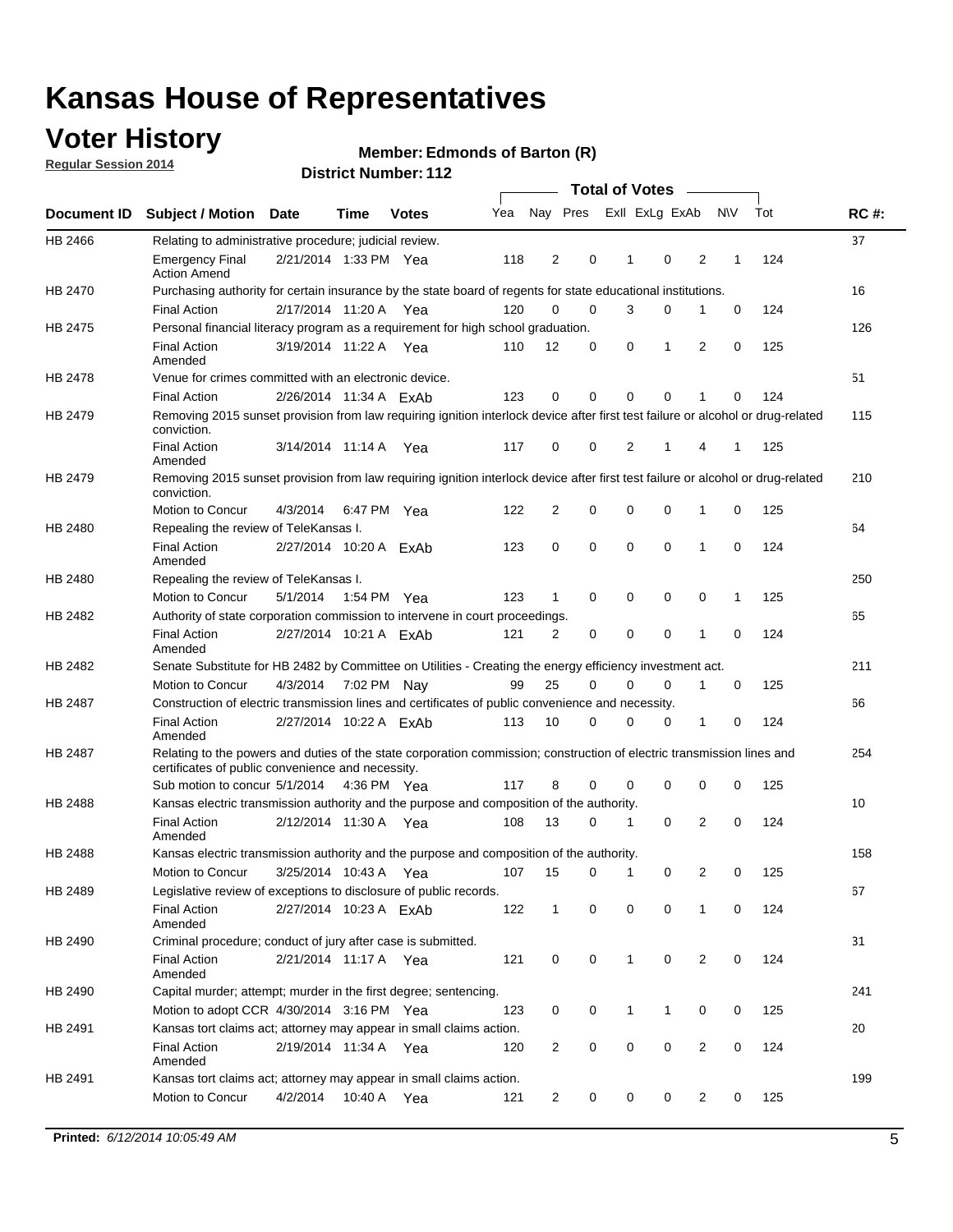### **Voter History**

**Regular Session 2014**

#### **Edmonds of Barton (R)**

|                    | <b>Total of Votes</b>                                                                                                                                                                                                                                  |                        |             |              |     |          |          |                |              |                |              |     |              |
|--------------------|--------------------------------------------------------------------------------------------------------------------------------------------------------------------------------------------------------------------------------------------------------|------------------------|-------------|--------------|-----|----------|----------|----------------|--------------|----------------|--------------|-----|--------------|
| <b>Document ID</b> | <b>Subject / Motion Date</b>                                                                                                                                                                                                                           |                        | Time        | <b>Votes</b> | Yea | Nay Pres |          | Exll ExLg ExAb |              |                | <b>NV</b>    | Tot | <b>RC#:</b>  |
| HB 2493            | Relating to surety regulation, appearance bonds and unlawful sexual relations.                                                                                                                                                                         |                        |             |              |     |          |          |                |              |                |              |     | 23           |
|                    | <b>Final Action</b><br>Amended                                                                                                                                                                                                                         | 2/20/2014 11:14 A      |             | Yea          | 113 | 10       | 0        | 0              | $\mathbf 0$  | 0              | $\mathbf 1$  | 124 |              |
| HB 2495            | Concerning sentencing dispositions, probation and postrelease supervision.                                                                                                                                                                             |                        |             |              |     |          |          |                |              |                |              |     | 24           |
|                    | <b>Final Action</b><br>Amended                                                                                                                                                                                                                         | 2/20/2014 11:17 A Yea  |             |              | 122 | 1        | 0        | 0              | $\mathbf 0$  | $\mathbf 0$    | -1           | 124 |              |
| HB 2501            | Human trafficking and related crimes; penalties for buying sexual relations; records and reporting by courts; staff secure facility 25<br>requirements.                                                                                                |                        |             |              |     |          |          |                |              |                |              |     |              |
|                    | <b>Final Action</b><br>Amended                                                                                                                                                                                                                         | 2/20/2014 11:18 A Yea  |             |              | 123 | $\Omega$ | 0        | 0              | $\Omega$     | $\mathbf 0$    | 1            | 124 |              |
| HB 2502            | Allowing victim notification on status change of person confined.                                                                                                                                                                                      |                        |             |              |     |          |          |                |              |                |              |     | 26           |
|                    | <b>Final Action</b>                                                                                                                                                                                                                                    | 2/20/2014 11:20 A Yea  |             |              | 123 | $\Omega$ | 0        | $\mathbf{0}$   | $\Omega$     | $\Omega$       |              | 124 |              |
| HB 2503            | Substitute for HB 2503 by Committee on Federal and State Affairs -- Carrying of concealed handguns by law enforcement<br>officers.                                                                                                                     |                        |             |              |     |          |          |                |              |                |              |     | 230          |
|                    | Final Action Sub Bill 4/5/2014                                                                                                                                                                                                                         |                        | 10:22 A     | Yea          | 119 |          | 0        | 0              | 0            | 4              |              | 125 |              |
| HB 2504            | Repealing outdated provisions relating to the purchase of certain real estate by the department of corrections.                                                                                                                                        |                        |             |              |     |          |          |                |              |                |              |     | 18           |
|                    | <b>Final Action</b>                                                                                                                                                                                                                                    | 2/19/2014 11:31 A Yea  |             |              | 122 | $\Omega$ | $\Omega$ | 0              | $\mathbf{0}$ | $\overline{2}$ | 0            | 124 |              |
| HB 2506            | Repealing K.S.A. 72-60b03, the effective date of the midwestern higher education compact act.                                                                                                                                                          |                        |             |              |     |          |          |                |              |                |              |     | 52           |
|                    | <b>Final Action</b>                                                                                                                                                                                                                                    | 2/26/2014 11:35 A ExAb |             |              | 122 |          | $\Omega$ | 0              | 0            | 1              | 0            | 124 |              |
| HB 2506            | Senate Substitute for HB 2506 by Committee on Ways and Means - Education; appropriations for FY 2014 and FY 2015 for<br>various state agencies; amendments concerning postsecondary education; amendments to provisions relating to school<br>finance. |                        |             |              |     |          |          |                |              |                |              |     | 238          |
|                    | Motion to Adopt CCR 4/6/2014                                                                                                                                                                                                                           |                        | 9:45 PM Nav |              | 63  | 57       | 0        | 0              | 0            | 4              | -1           | 125 |              |
| HB 2509            | Emergency medical services amendments.                                                                                                                                                                                                                 |                        |             |              |     |          |          |                |              |                |              |     | 101          |
|                    | Emergency Final<br><b>Action Amend</b>                                                                                                                                                                                                                 | 2/27/2014 4:24 PM ExAb |             |              | 123 | 0        | 0        | $\mathbf 0$    | 0            | 1              | 0            | 124 |              |
| HB 2510            | Pharmacists and pharmacies; pharmacy technicians; registration and grounds for denial of registration.                                                                                                                                                 |                        |             |              |     |          |          |                |              |                |              |     | 84           |
|                    | <b>Emergency Final</b><br>Action                                                                                                                                                                                                                       | 2/27/2014 4:01 PM ExAb |             |              | 71  | 52       | 0        | 0              | 0            | 1              | 0            | 124 |              |
| HB 2511            | Liability for property tax on personal property; sale or abandonment of personal property.                                                                                                                                                             |                        |             |              |     |          |          |                |              |                |              |     | 27           |
|                    | <b>Final Action</b>                                                                                                                                                                                                                                    | 2/20/2014 11:21 A Yea  |             |              | 123 | $\Omega$ | $\Omega$ | 0              | 0            | 1              | 0            | 124 |              |
| HB 2514            | Exemption for Federal Home Loan Bank in certain insolvency proceedings involving insurance companies.                                                                                                                                                  |                        |             |              |     |          |          |                |              |                |              |     | $\mathbf{2}$ |
|                    | <b>Final Action</b>                                                                                                                                                                                                                                    | 2/10/2014 11:08 A Yea  |             |              | 118 | $\Omega$ | $\Omega$ | 3              | 1            | 2              | $\mathbf 0$  | 124 |              |
| HB 2515            | Insurance; confidentiality of work papers from analysis of analysis of financial regulation or market regulation of insurance<br>company or affiliates.                                                                                                |                        |             |              |     |          |          |                |              |                |              |     | 82           |
|                    | <b>Emergency Final</b><br>Action                                                                                                                                                                                                                       | 2/27/2014 3:58 PM ExAb |             |              | 123 | 0        | 0        | 0              | 0            | 1              | 0            | 124 |              |
| HB 2515            | Updating statutory references and making corresponding changes due to Executive Reorganization Order No. 41.                                                                                                                                           |                        |             |              |     |          |          |                |              |                |              |     | 269          |
|                    | Motion to Adopt CCR 5/2/2014 3:31 PM Yea                                                                                                                                                                                                               |                        |             |              | 118 | 4        | 0        | 0              | $\mathbf{1}$ | $\mathbf{1}$   | $\mathbf{1}$ | 125 |              |
| HB 2516            | Amendments relating to health care provider liability insurance and to companies organized to provide such insurance.                                                                                                                                  |                        |             |              |     |          |          |                |              |                |              |     | 3            |
|                    | <b>Final Action</b><br>Amended                                                                                                                                                                                                                         | 2/10/2014 11:10 A Yea  |             |              | 118 | 0        | 0        | 3              | 1            | 2              | 0            | 124 |              |
| HB 2516            | Amendments relating to health care provider liability insurance and to companies organized to provide such insurance.                                                                                                                                  |                        |             |              |     |          |          |                |              |                |              |     | 191          |
|                    | Motion to Concur                                                                                                                                                                                                                                       | 3/31/2014 11:40 A Yea  |             |              | 121 | 0        | 0        | 1              | 0            | 2              | $\mathbf{1}$ | 125 |              |
| HB 2518            | Relating to ballot language statements.                                                                                                                                                                                                                |                        |             |              |     |          |          |                |              |                |              |     | 40           |
|                    | Emergency Final<br><b>Action Amend</b>                                                                                                                                                                                                                 | 2/21/2014 1:37 PM Yea  |             |              | 116 | 4        | 0        | 1              | 0            | 2              | 1            | 124 |              |
| HB 2525            | Kansas money transmitter act concerning change of controlling interest and notification.                                                                                                                                                               |                        |             |              |     |          |          |                |              |                |              |     | 32           |
|                    | <b>Final Action</b>                                                                                                                                                                                                                                    | 2/21/2014 11:18 A Yea  |             |              | 105 | 16       | 0        | 1              | 0            | 2              | 0            | 124 |              |
| HB 2525            | Kansas money transmitter act concerning change of controlling interest and notification.                                                                                                                                                               |                        |             |              |     |          |          |                |              |                |              |     | 252          |
|                    | Motion to Concur                                                                                                                                                                                                                                       | 5/1/2014               |             | 1:59 PM Yea  | 112 | 13       | 0        | 0              | 0            | 0              | 0            | 125 |              |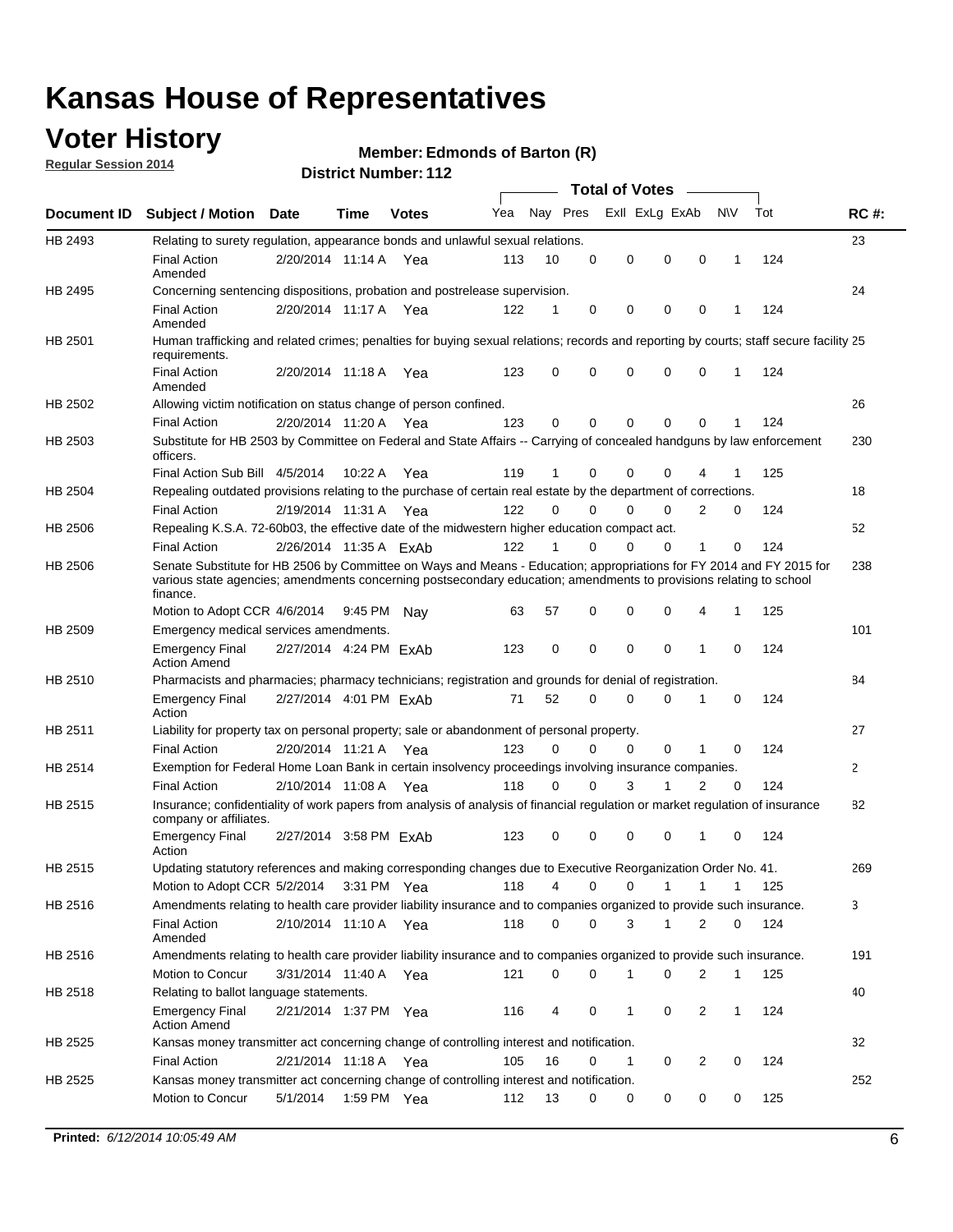### **Voter History**

**Regular Session 2014**

#### **Edmonds of Barton (R)**

|                |                                                                                                                                                                                                                                                                                                                                           |                        |               |              |     |          |             | <b>Total of Votes</b> |             |   |             |     |             |
|----------------|-------------------------------------------------------------------------------------------------------------------------------------------------------------------------------------------------------------------------------------------------------------------------------------------------------------------------------------------|------------------------|---------------|--------------|-----|----------|-------------|-----------------------|-------------|---|-------------|-----|-------------|
| Document ID    | <b>Subject / Motion Date</b>                                                                                                                                                                                                                                                                                                              |                        | Time          | <b>Votes</b> | Yea | Nay Pres |             | Exll ExLg ExAb        |             |   | N\V         | Tot | <b>RC#:</b> |
| HB 2533        | Changing interest credit amounts, member distributions upon termination or death and retirement annuities under the KPERS 42<br>Act of 2015.                                                                                                                                                                                              |                        |               |              |     |          |             |                       |             |   |             |     |             |
|                | <b>Emergency Final</b><br><b>Action Amend</b>                                                                                                                                                                                                                                                                                             | 2/21/2014 1:40 PM Yea  |               |              | 94  | 26       | 0           | $\mathbf 1$           | 0           | 2 | 1           | 124 |             |
| <b>HB 2537</b> | Eliminating font size and type requirement for disclosure statements contained in insurance contracts and explanatory<br>materials printed in any language other than English.                                                                                                                                                            |                        |               |              |     |          |             |                       |             |   |             |     | 81          |
|                | <b>Emergency Final</b><br>Action                                                                                                                                                                                                                                                                                                          | 2/27/2014 3:56 PM ExAb |               |              | 119 | 4        | 0           | 0                     | 0           | 1 | 0           | 124 |             |
| HB 2537        | Insurance; eliminating font and type requirements for certain non-English insurance documents; confidentiality of certain<br>documents; continuation of health insurance for spouse and children of certain emergency personnel and employees of the<br>department of corrections; purchase of certain insurance by the state fair board. |                        |               |              |     |          |             |                       |             |   |             |     | 249         |
|                | Motion to adopt CCR 4/30/2014 3:58 PM Yea                                                                                                                                                                                                                                                                                                 |                        |               |              | 122 | 0        | 0           | 1                     | 1           | 0 | 1           | 125 |             |
| HB 2538        | Giving landowner right of first refusal for antlers of deer illegally shot on landowner's property.                                                                                                                                                                                                                                       |                        |               |              |     |          |             |                       |             |   |             |     | 102         |
|                | <b>Emergency Final</b><br><b>Action Amend</b>                                                                                                                                                                                                                                                                                             | 2/27/2014 4:26 PM ExAb |               |              | 106 | 17       | 0           | $\Omega$              | 0           | 1 | 0           | 124 |             |
| HB 2541        | Substitute for HB2541 by Committee on Local Government—plastic bottles and containers; labeling; solid waste landfill<br>restrictions.                                                                                                                                                                                                    |                        |               |              |     |          |             |                       |             |   |             |     | 121         |
|                | Final Action Sub Bill 3/17/2014 11:21 A                                                                                                                                                                                                                                                                                                   |                        |               | Nav          | 102 | 21       | 0           | $\mathbf 0$           | 0           | 2 | 0           | 125 |             |
| HB 2542        | Property tax exemption for amateur-built aircraft.                                                                                                                                                                                                                                                                                        |                        |               |              |     |          |             |                       |             |   |             |     | 112         |
|                | <b>Final Action</b><br>Amended                                                                                                                                                                                                                                                                                                            | 3/13/2014 11:22 A Yea  |               |              | 116 | 4        | $\mathbf 0$ | $\mathbf{1}$          | 1           | 2 | 1           | 125 |             |
| HB 2544        | Authorizing postsecondary educational institutions to enter into the state authorization reciprocity agreement to provide<br>distance education.                                                                                                                                                                                          |                        |               |              |     |          |             |                       |             |   |             |     | 17          |
|                | <b>Final Action</b>                                                                                                                                                                                                                                                                                                                       | 2/17/2014 11:21 A      |               | Yea          | 120 | 0        | 0           | 3                     | 0           | 1 | 0           | 124 |             |
| HB 2545        | Extending sunset date on certain agriculture fees from July 1, 2015, to July 1, 2019.                                                                                                                                                                                                                                                     |                        |               |              |     |          |             |                       |             |   |             |     | 68          |
|                | <b>Final Action</b><br>Amended                                                                                                                                                                                                                                                                                                            | 2/27/2014 10:25 A ExAb |               |              | 99  | 24       | 0           | $\mathbf 0$           | $\mathbf 0$ | 1 | $\mathbf 0$ | 124 |             |
| HB 2547        | Changing the map copy requirement in mining permit application.                                                                                                                                                                                                                                                                           |                        |               |              |     |          |             |                       |             |   |             |     | 53          |
|                | <b>Final Action</b>                                                                                                                                                                                                                                                                                                                       | 2/26/2014 11:36 A ExAb |               |              | 123 | 0        | 0           | 0                     | 0           | 1 | $\mathbf 0$ | 124 |             |
| HB 2548        | Creating the water program management fund and transferring the air quality fee fund.                                                                                                                                                                                                                                                     |                        |               |              |     |          |             |                       |             |   |             |     | 46          |
|                | Emergency Final<br>Action                                                                                                                                                                                                                                                                                                                 | 2/21/2014 1:46 PM Yea  |               |              | 119 | 1        | 0           | -1                    | 0           | 2 | 1           | 124 |             |
| HB 2549        | Allowing burial of hazardous waste on-site.                                                                                                                                                                                                                                                                                               |                        |               |              |     |          |             |                       |             |   |             |     | 54          |
|                | <b>Final Action</b>                                                                                                                                                                                                                                                                                                                       | 2/26/2014 11:38 A ExAb |               |              | 123 | 0        | $\mathbf 0$ | $\mathbf 0$           | 0           | 1 | $\mathbf 0$ | 124 |             |
| HB 2550        | Repeal of the atmospheric mercury deposition monitoring network.                                                                                                                                                                                                                                                                          |                        |               |              |     |          |             |                       |             |   |             |     | 33          |
|                | <b>Final Action</b>                                                                                                                                                                                                                                                                                                                       | 2/21/2014 11:20 A      |               | Yea          | 92  | 29       | 0           | $\mathbf{1}$          | 0           | 2 | 0           | 124 |             |
| HB 2551        | Repealing regulation of PCB disposal facilities.                                                                                                                                                                                                                                                                                          |                        |               |              |     |          |             |                       |             |   |             |     | 47          |
|                | Emergency Final<br>Action Amend                                                                                                                                                                                                                                                                                                           | 2/21/2014 1:47 PM Yea  |               |              | 100 | 20       | 0           | $\mathbf{1}$          | 0           | 2 | 1           | 124 |             |
| HB 2551        | Repealing the regulation of PCB disposal facilities; making changes to the atmospheric mercury deposition monitoring network 271<br>and the disposal of plastic bottles, containers and solid waste.                                                                                                                                      |                        |               |              |     |          |             |                       |             |   |             |     |             |
|                | Motion to Adopt CCR 5/2/2014                                                                                                                                                                                                                                                                                                              |                        | $3:45$ PM Yea |              | 105 | 17       | 0           | 0                     | 1           | 1 | 1           | 125 |             |
| HB 2552        | Managed care organizations, prompt payment.                                                                                                                                                                                                                                                                                               |                        |               |              |     |          |             |                       |             |   |             |     | 69          |
|                | <b>Final Action</b><br>Amended                                                                                                                                                                                                                                                                                                            | 2/27/2014 10:26 A ExAb |               |              | 123 | 0        | 0           | 0                     | 0           | 1 | 0           | 124 |             |
| HB 2552        | Kansas medical assistance program; managed care organizations; consent for expansion of certain medicaid services.                                                                                                                                                                                                                        |                        |               |              |     |          |             |                       |             |   |             |     | 225         |
|                | Motion to Concur                                                                                                                                                                                                                                                                                                                          | 4/4/2014               | 6:13 PM Nay   |              | 68  | 54       | 0           | 0                     | 1           | 2 | 0           | 125 |             |
| HB 2553        | Health care compact.                                                                                                                                                                                                                                                                                                                      |                        |               |              |     |          |             |                       |             |   |             |     | 141         |
|                | <b>Final Action</b>                                                                                                                                                                                                                                                                                                                       | 3/24/2014 10:15 A      |               | Nay          | 74  | 48       | 0           | 0                     | 0           | 3 | 0           | 125 |             |
| HB 2555        | Release of information in support of arrest warrants and search warrants.                                                                                                                                                                                                                                                                 |                        |               |              |     |          |             |                       |             |   |             |     | 86          |
|                | <b>Emergency Final</b>                                                                                                                                                                                                                                                                                                                    | 2/27/2014 4:04 PM ExAb |               |              | 113 | 10       | 0           | 0                     | 0           | 1 | 0           | 124 |             |
|                | <b>Action Amend</b>                                                                                                                                                                                                                                                                                                                       |                        |               |              |     |          |             |                       |             |   |             |     |             |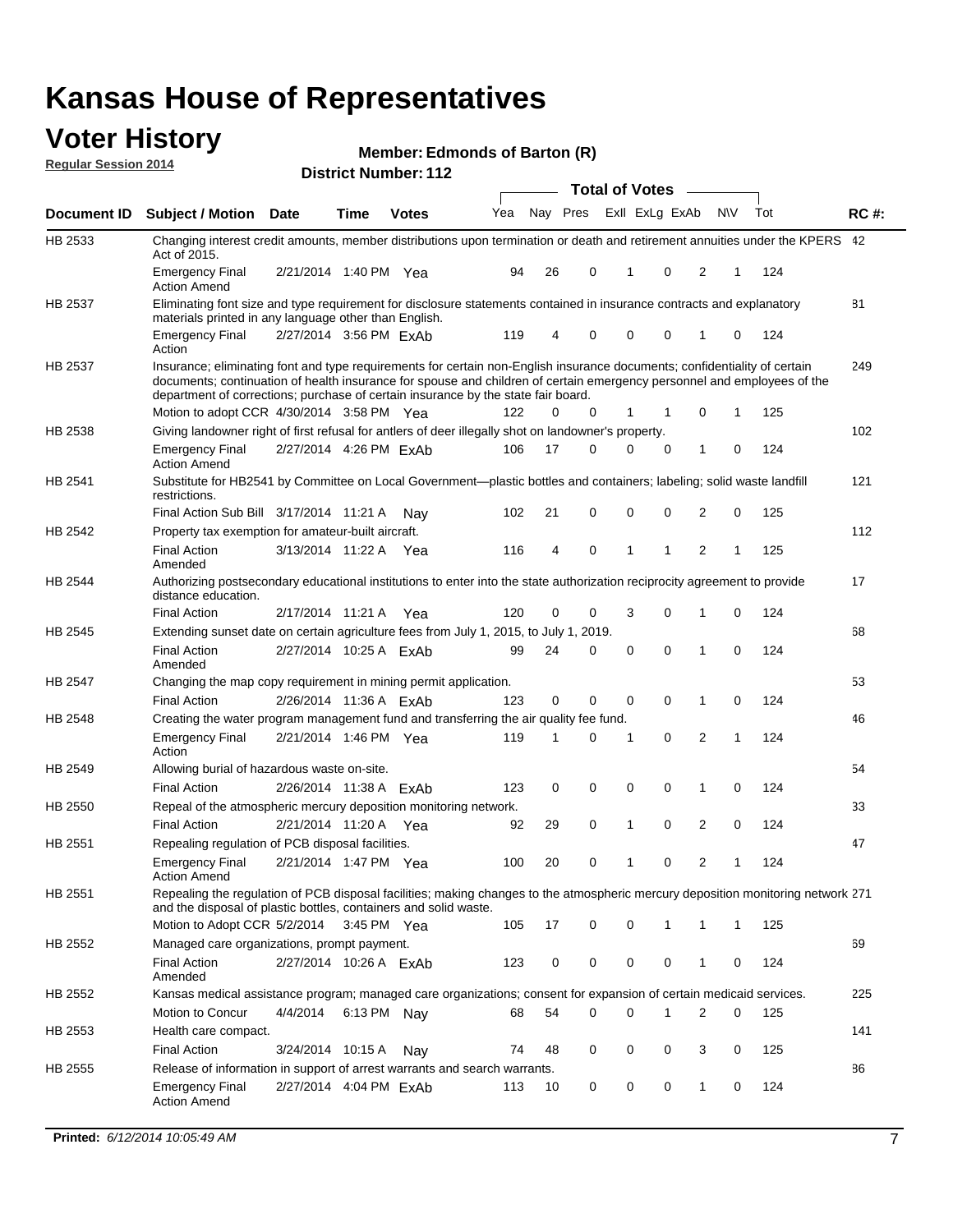## **Voter History**

**Regular Session 2014**

#### **Edmonds of Barton (R)**

|         |                                                                                                                                                                                                                                                                                                                                                           |                        |         |              |     |          |   | <b>Total of Votes</b> |          |   |             |     |             |
|---------|-----------------------------------------------------------------------------------------------------------------------------------------------------------------------------------------------------------------------------------------------------------------------------------------------------------------------------------------------------------|------------------------|---------|--------------|-----|----------|---|-----------------------|----------|---|-------------|-----|-------------|
|         | Document ID Subject / Motion                                                                                                                                                                                                                                                                                                                              | Date                   | Time    | <b>Votes</b> | Yea | Nay Pres |   | Exll ExLg ExAb        |          |   | <b>NV</b>   | Tot | <b>RC#:</b> |
| HB 2557 | Changing penalties for certain taxpayers who file incorrect returns under Kansas income tax act.                                                                                                                                                                                                                                                          |                        |         |              |     |          |   |                       |          |   |             |     | 21          |
|         | <b>Final Action</b><br>Amended                                                                                                                                                                                                                                                                                                                            | 2/19/2014 11:35 A      |         | Yea          | 122 | 0        | 0 | 0                     | 0        | 2 | 0           | 124 |             |
| HB 2561 | Licensure of pharmacists and registration of pharmacy interns by board of pharmacy.                                                                                                                                                                                                                                                                       |                        |         |              |     |          |   |                       |          |   |             |     | 55          |
|         | <b>Final Action</b>                                                                                                                                                                                                                                                                                                                                       | 2/26/2014 11:39 A ExAb |         |              | 105 | 18       | 0 | 0                     | 0        | 1 | 0           | 124 |             |
| HB 2564 | Requiring 60-day wait before re-employment for retirement benefit eligibility.                                                                                                                                                                                                                                                                            |                        |         |              |     |          |   |                       |          |   |             |     | 43          |
|         | <b>Emergency Final</b><br>Action                                                                                                                                                                                                                                                                                                                          | 2/21/2014 1:41 PM Yea  |         |              | 120 | 0        | 0 | 1                     | 0        | 2 | 1           | 124 |             |
| HB 2566 | Requiring court fee for forensic audio and video examination services.                                                                                                                                                                                                                                                                                    |                        |         |              |     |          |   |                       |          |   |             |     | 93          |
|         | <b>Emergency Final</b><br>Action                                                                                                                                                                                                                                                                                                                          | 2/27/2014 4:12 PM ExAb |         |              | 123 | 0        | 0 | 0                     | 0        | 1 | $\mathbf 0$ | 124 |             |
| HB 2568 | Domestic relations; Kansas family law code; child support guidelines.                                                                                                                                                                                                                                                                                     |                        |         |              |     |          |   |                       |          |   |             |     | 70          |
|         | <b>Final Action</b><br>Amended                                                                                                                                                                                                                                                                                                                            | 2/27/2014 10:27 A ExAb |         |              | 123 | 0        | 0 | 0                     | 0        | 1 | 0           | 124 |             |
| HB 2568 | Domestic relations; Kansas family law code; child support guidelines.                                                                                                                                                                                                                                                                                     |                        |         |              |     |          |   |                       |          |   |             |     | 268         |
|         | Motion to adopt CCR 5/2/2014 3:28 PM Yea                                                                                                                                                                                                                                                                                                                  |                        |         |              | 123 | 0        | 0 | 0                     | 1        | 1 | $\mathbf 0$ | 125 |             |
| HB 2576 | Employment security law; creation of "new employer rate."                                                                                                                                                                                                                                                                                                 |                        |         |              |     |          |   |                       |          |   |             |     | 71          |
|         | <b>Final Action</b><br>Amended                                                                                                                                                                                                                                                                                                                            | 2/27/2014 10:28 A ExAb |         |              | 123 | 0        | 0 | 0                     | 0        | 1 | $\mathbf 0$ | 124 |             |
| HB 2576 | Employment security law; creation of "new employer rate."                                                                                                                                                                                                                                                                                                 |                        |         |              |     |          |   |                       |          |   |             |     | 159         |
|         | Motion to Concur                                                                                                                                                                                                                                                                                                                                          | 3/25/2014 10:47 A      |         | Yea          | 122 | 0        | 0 | 1                     | 0        | 2 | 0           | 125 |             |
| HB 2577 | Allowing parents to remain anonymous when surrendering an infant under the newborn protection act.                                                                                                                                                                                                                                                        |                        |         |              |     |          |   |                       |          |   |             |     | 56          |
|         | <b>Final Action</b><br>Amended                                                                                                                                                                                                                                                                                                                            | 2/26/2014 11:41 A ExAb |         |              | 123 | $\Omega$ | 0 | 0                     | 0        | 1 | 0           | 124 |             |
| HB 2577 | Allowing parents to remain anonymous when surrendering an infant under the newborn protection act.                                                                                                                                                                                                                                                        |                        |         |              |     |          |   |                       |          |   |             |     | 220         |
|         | Motion to Concur                                                                                                                                                                                                                                                                                                                                          | 4/4/2014               | 11:45 A | Yea          | 121 | 0        | 0 |                       | 1        | 1 | 1           | 125 |             |
| HB 2578 | Certification by chief law enforcement officer for transfer of a firearm when required by federal law.                                                                                                                                                                                                                                                    |                        |         |              |     |          |   |                       |          |   |             |     | 122         |
|         | <b>Final Action</b><br>Amended                                                                                                                                                                                                                                                                                                                            | 3/17/2014 11:22 A      |         | Yea          | 123 | $\Omega$ | 0 | 0                     | 0        | 2 | 0           | 125 |             |
| HB 2578 | Regulating the possession of weapons.                                                                                                                                                                                                                                                                                                                     |                        |         |              |     |          |   |                       |          |   |             |     | 235         |
|         | Motion to Adopt CCR 4/5/2014 4:40 PM Yea                                                                                                                                                                                                                                                                                                                  |                        |         |              | 102 | 19       | 0 | 0                     | $\Omega$ | 4 | 0           | 125 |             |
| HB 2580 | Specifying the duties of the state fire marshal relating to regional emergency response teams for hazardous materials and<br>search and rescue incidents.                                                                                                                                                                                                 |                        |         |              |     |          |   |                       |          |   |             |     | 72          |
|         | <b>Final Action</b><br>Amended                                                                                                                                                                                                                                                                                                                            | 2/27/2014 10:29 A ExAb |         |              | 113 | 10       | 0 | 0                     | 0        | 1 | 0           | 124 |             |
| HB 2580 | Kansas Real Estate Appraisal Board; licensee fingerprinting and criminal background checks.                                                                                                                                                                                                                                                               |                        |         |              |     |          |   |                       |          |   |             |     | 272         |
|         | Motion to adopt CCR 5/2/2014                                                                                                                                                                                                                                                                                                                              |                        |         | 3:49 PM Yea  | 115 | 7        | 0 | 0                     | 1        | 1 | 1           | 125 |             |
| HB 2582 | Creating an exemption from food establishment licensing for churches.                                                                                                                                                                                                                                                                                     |                        |         |              |     |          |   |                       |          |   |             |     | 57          |
|         | <b>Final Action</b>                                                                                                                                                                                                                                                                                                                                       | 2/26/2014 11:42 A ExAb |         |              | 123 | 0        | 0 | 0                     | 0        | 1 | 0           | 124 |             |
| HB 2588 | Child in need of care; juvenile offenders; permanent custodians.                                                                                                                                                                                                                                                                                          |                        |         |              |     |          |   |                       |          |   |             |     | 94          |
|         | <b>Emergency Final</b><br><b>Action Amend</b>                                                                                                                                                                                                                                                                                                             | 2/27/2014 4:14 PM ExAb |         |              | 123 | 0        | 0 | 0                     | 0        | 1 | 0           | 124 |             |
| HB 2588 | Senate Substitute for HB 2588 by Committee on Judiciary - Concerning children and minors; relating to children in need of<br>care; placement in juvenile detention facilities; permanent custodians; relating to juvenile offenders; alternative adjudication;<br>youth residential centers and services; risk assessment; sentencing; good time credits. |                        |         |              |     |          |   |                       |          |   |             |     | 244         |
|         | Motion to adopt CCR 4/30/2014 3:36 PM Yea                                                                                                                                                                                                                                                                                                                 |                        |         |              | 123 | 0        | 0 | 1                     | 1        | 0 | 0           | 125 |             |
| HB 2591 | Requiring certain audit reports to be filed electronically and to be filed only with the department of administration.                                                                                                                                                                                                                                    |                        |         |              |     |          |   |                       |          |   |             |     | 58          |
|         | <b>Final Action</b>                                                                                                                                                                                                                                                                                                                                       | 2/26/2014 11:43 A ExAb |         |              | 123 | 0        | 0 | 0                     | 0        | 1 | 0           | 124 |             |
| HB 2595 | State fossils; the tylosaurus and the pteranodon.                                                                                                                                                                                                                                                                                                         |                        |         |              |     |          |   |                       |          |   |             |     | 73          |
|         | <b>Final Action</b><br>Amended                                                                                                                                                                                                                                                                                                                            | 2/27/2014 10:31 A ExAb |         |              | 96  | 27       | 0 | 0                     | 0        | 1 | 0           | 124 |             |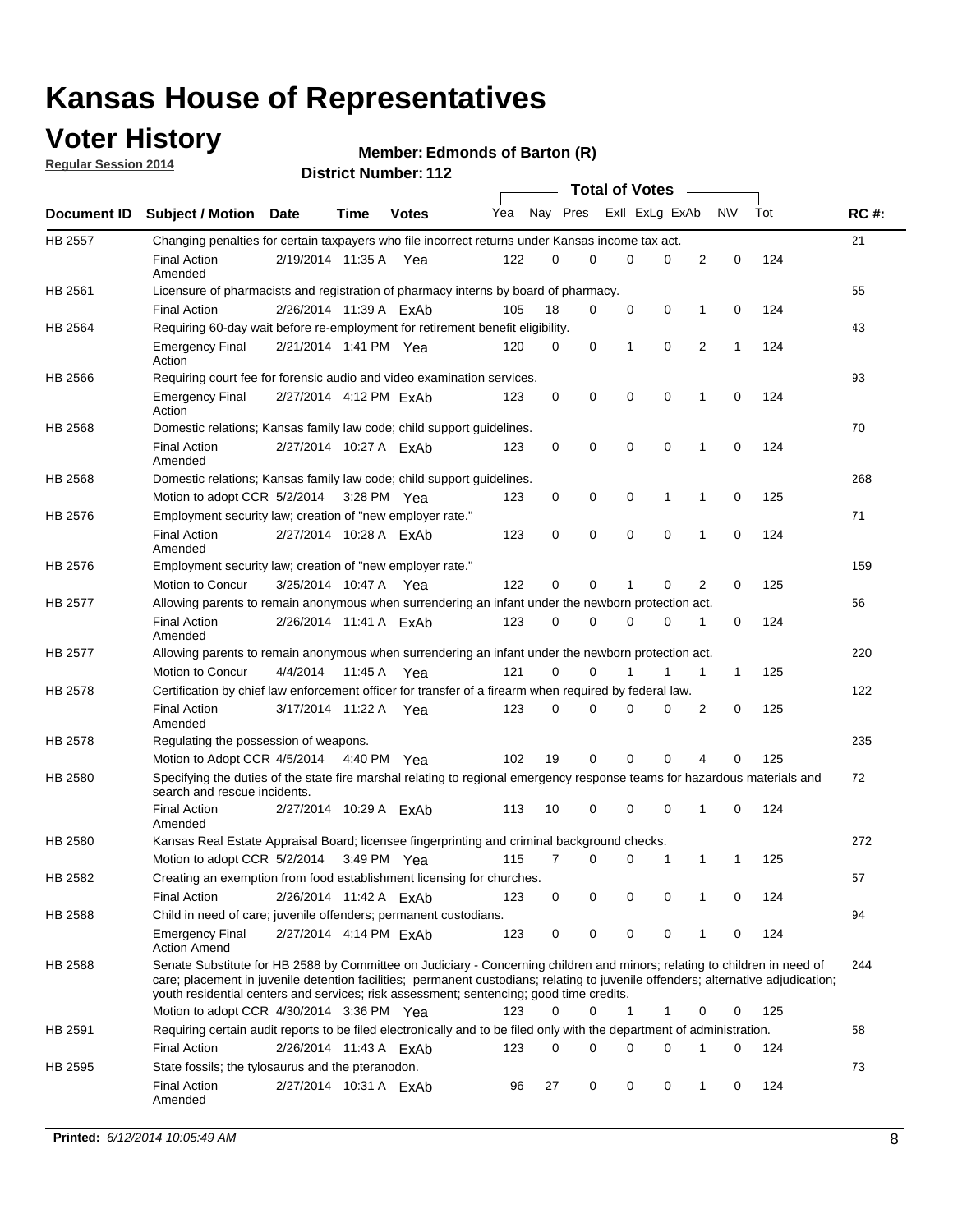### **Voter History**

**Regular Session 2014**

**Edmonds of Barton (R)**

|                |                                                                                                                                                                                                                                       |                        |             |       |     |              | <b>Total of Votes</b> |                |             |              |           |     |             |
|----------------|---------------------------------------------------------------------------------------------------------------------------------------------------------------------------------------------------------------------------------------|------------------------|-------------|-------|-----|--------------|-----------------------|----------------|-------------|--------------|-----------|-----|-------------|
| Document ID    | <b>Subject / Motion</b>                                                                                                                                                                                                               | <b>Date</b>            | Time        | Votes | Yea | Nay Pres     |                       | Exll ExLg ExAb |             |              | <b>NV</b> | Tot | <b>RC#:</b> |
| HB 2596        | Computation of retirement benefits when a state officer or employee is placed on furlough or has reduction in compensation.<br><b>Final Action</b>                                                                                    | 2/27/2014 10:33 A ExAb |             |       | 123 | 0            | 0                     | 0              | 0           |              | 0         | 124 | 74          |
| HB 2596        | Computation of retirement benefits when a state officer or employee is placed on furlough or has reduction in<br>compensation.                                                                                                        |                        |             |       |     |              |                       |                |             |              |           |     | 246         |
|                | Motion to adopt CCR 4/30/2014 3:45 PM Yea                                                                                                                                                                                             |                        |             |       | 123 | 0            | 0                     | 1              | 1           | 0            | 0         | 125 |             |
| HB 2597        | Municipal recycling services                                                                                                                                                                                                          |                        |             |       |     |              |                       |                |             |              |           |     | 97          |
|                | <b>Emergency Final</b><br><b>Action Amend</b>                                                                                                                                                                                         | 2/27/2014 4:20 PM ExAb |             |       | 105 | 18           | 0                     | $\mathbf 0$    | 0           | $\mathbf{1}$ | 0         | 124 |             |
| HB 2599        | Authorizing the secretary of state to grant an easement to the unified government of Wyandotte county.                                                                                                                                |                        |             |       |     |              |                       |                |             |              |           |     | 22          |
|                | Final Action                                                                                                                                                                                                                          | 2/19/2014 11:37 A      |             | Yea   | 120 | 2            | 0                     | 0              | 0           | 2            | 0         | 124 |             |
| HB 2599        | Authorizing the secretary of state to grant an easement to the unified government of Wyandotte county.                                                                                                                                |                        |             |       |     |              |                       |                |             |              |           |     | 118         |
|                | Motion to Concur                                                                                                                                                                                                                      | 3/14/2014 11:25 A      |             | Yea   | 118 | 0            | 0                     | 2              | 1           | 4            | 0         | 125 |             |
| HB 2602        | Increasing the percentage of unclassified employees allowed to be employed by KPERS from 25% to 50%.                                                                                                                                  |                        |             |       |     |              |                       |                |             |              |           |     | 44          |
|                | <b>Emergency Final</b><br>Action                                                                                                                                                                                                      | 2/21/2014 1:43 PM Yea  |             |       | 107 | 13           | 0                     | 1              | 0           | 2            | 1         | 124 |             |
| HB 2602        | Increasing the percentage of unclassified employees allowed to be employed by KPERS from 25% to 50%.                                                                                                                                  |                        |             |       |     |              |                       |                |             |              |           |     | 195         |
|                | Motion to Concur                                                                                                                                                                                                                      | 4/1/2014               | 10:57 A Yea |       | 108 | 15           | 0                     | 1              | $\mathbf 0$ | 1            | 0         | 125 |             |
| HB 2609        | Practice of pharmacy; filling and refilling of prescriptions.                                                                                                                                                                         |                        |             |       |     |              |                       |                |             |              |           |     | 105         |
|                | <b>Emergency Final</b><br><b>Action Amend</b>                                                                                                                                                                                         | 2/27/2014 4:29 PM ExAb |             |       | 123 | 0            | $\mathbf 0$           | $\mathbf 0$    | 0           | $\mathbf{1}$ | $\Omega$  | 124 |             |
| HB 2611        | Conduct of dental offices.                                                                                                                                                                                                            |                        |             |       |     |              |                       |                |             |              |           |     | 83          |
|                | <b>Emergency Final</b><br>Action                                                                                                                                                                                                      | 2/27/2014 3:59 PM ExAb |             |       | 123 | 0            | 0                     | $\mathbf 0$    | 0           | 1            | 0         | 124 |             |
| HB 2612        | Relating to district judge and district magistrate judge vacancies.                                                                                                                                                                   |                        |             |       |     |              |                       |                |             |              |           |     | 75          |
|                | <b>Final Action</b><br>Amended                                                                                                                                                                                                        | 2/27/2014 10:34 A ExAb |             |       | 106 | 17           | 0                     | $\mathbf 0$    | 0           | 1            | 0         | 124 |             |
| HB 2613        | Relating to the issuance of stillbirth and unborn child's death certificates.                                                                                                                                                         |                        |             |       |     |              |                       |                |             |              |           |     | 103         |
|                | <b>Emergency Final</b><br><b>Action Amend</b>                                                                                                                                                                                         | 2/27/2014 4:27 PM ExAb |             |       | 122 | $\mathbf{1}$ | 0                     | $\mathbf 0$    | 0           | 1            | 0         | 124 |             |
| HB 2615        | Substitute for HB 2615 by Committee on Commerce, Labor and Economic Development - Workers compensation assigned<br>risk pool.                                                                                                         |                        |             |       |     |              |                       |                |             |              |           |     | 185         |
|                | <b>EFA Sub Bill</b><br>Amended                                                                                                                                                                                                        | 3/26/2014 3:42 PM Yea  |             |       | 98  | 25           | 0                     | 1              | 0           | 1            | 0         | 125 |             |
| <b>HB 2616</b> | Secretary of labor; explore agreement to allow state of Kansas to enforce OSHA standards.                                                                                                                                             |                        |             |       |     |              |                       |                |             |              |           |     | 92          |
|                | <b>Emergency Final</b><br>Action                                                                                                                                                                                                      | 2/27/2014 4:11 PM ExAb |             |       | 93  | 30           | $\Omega$              | 0              | 0           | 1            | 0         | 124 |             |
| HB 2616        | Senate Substitute for HB 2616 by Committee on Commerce - Secretary of labor directed to study state enforcement of OSHA 261<br>standards.                                                                                             |                        |             |       |     |              |                       |                |             |              |           |     |             |
|                | Motion to Concur                                                                                                                                                                                                                      | 5/2/2014 11:47 A Yea   |             |       | 94  | 30           | 0                     | $\mathbf 0$    | 1           | 0            | 0         | 125 |             |
| HB 2633        | Substitute for HB 2633 by Committee on Corrections and Juvenile Justice - Juvenile offenders; youth residential centers and<br>services; risk assessment; raising the age for prosecution as an adult; sentencing; good time credits. |                        |             |       |     |              |                       |                |             |              |           |     | - 106       |
|                | EFA Sub Bill<br>Amended                                                                                                                                                                                                               | 2/27/2014 4:31 PM ExAb |             |       | 122 | 1            | 0                     | 0              | 0           | 1            | 0         | 124 |             |
| HB 2636        | Secretary of health and environment and air quality standards.                                                                                                                                                                        |                        |             |       |     |              |                       |                |             |              |           |     | 45          |
|                | <b>Emergency Final</b><br><b>Action Amend</b>                                                                                                                                                                                         | 2/21/2014 1:44 PM Yea  |             |       | 89  | 31           | 0                     | 1              | 0           | 2            | 1         | 124 |             |
| HB 2636        | Secretary of health and environment and air quality standards.                                                                                                                                                                        |                        |             |       |     |              |                       |                |             |              |           |     | 212         |
|                | Sub motion to concur 4/3/2014 7:20 PM Yea                                                                                                                                                                                             |                        |             |       | 121 | 3            | 0                     | 0              | 0           | 1            | 0         | 125 |             |
| HB 2642        | Income tax deduction for net gain on the sale of certain horses, cattle or livestock; income tax credit for expenditures to make 131<br>dwelling or facility accessible for persons with a disability.                                |                        |             |       |     |              |                       |                |             |              |           |     |             |
|                | <b>Final Action</b><br>Amended                                                                                                                                                                                                        | 3/20/2014 11:17 A Yea  |             |       | 123 | 0            | 0                     | 0              | 1           | 1            | 0         | 125 |             |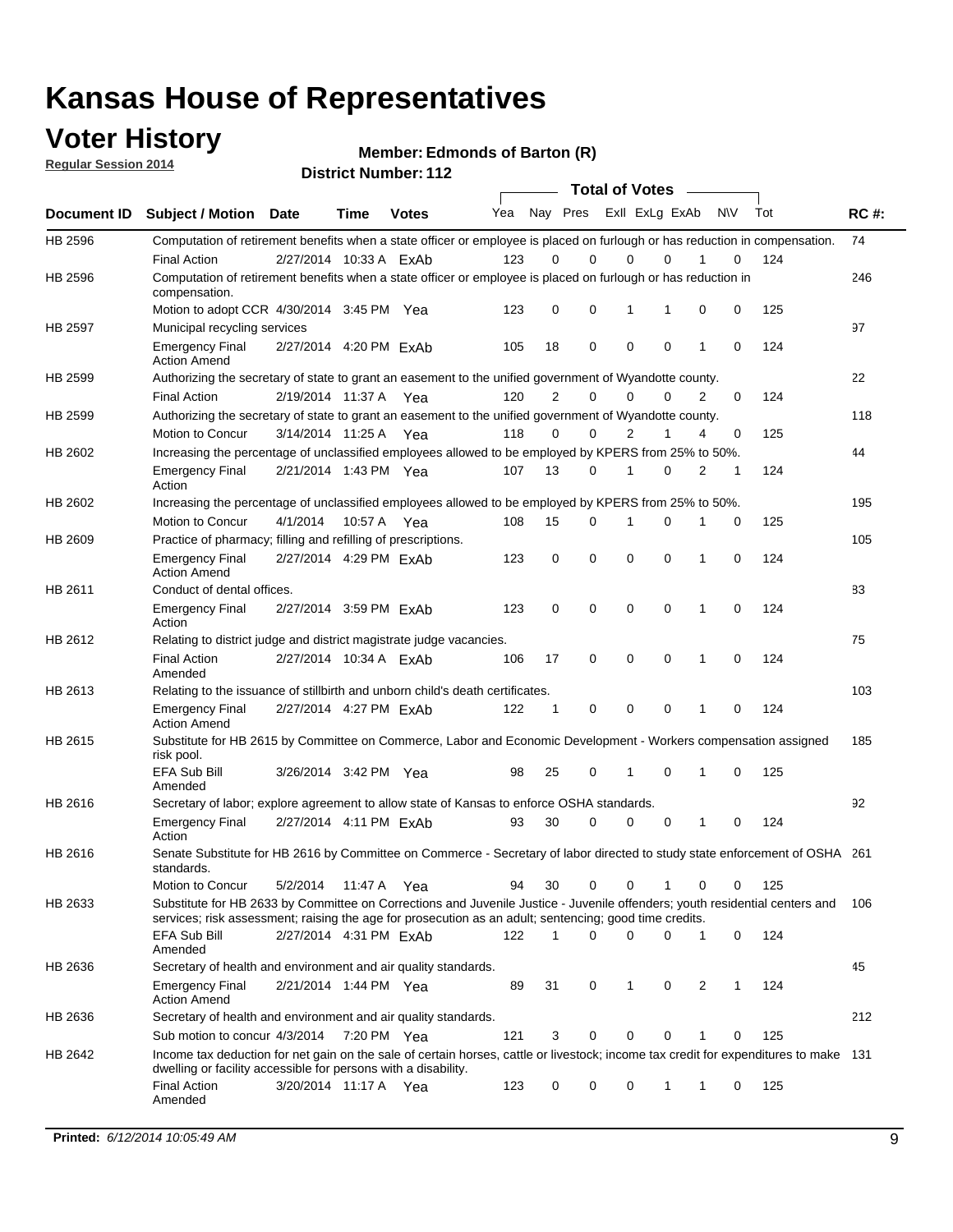### **Voter History Regular Session 2014**

#### **Edmonds of Barton (R)**

| <b>District Number: 112</b> |  |
|-----------------------------|--|
|                             |  |

|         | <b>Total of Votes</b>                                                                                                                                                                                                                                                                                                                                                                                                                                         |                        |             |              |     |          |          |  |                         |              |              |             |     |             |
|---------|---------------------------------------------------------------------------------------------------------------------------------------------------------------------------------------------------------------------------------------------------------------------------------------------------------------------------------------------------------------------------------------------------------------------------------------------------------------|------------------------|-------------|--------------|-----|----------|----------|--|-------------------------|--------------|--------------|-------------|-----|-------------|
|         | Document ID Subject / Motion Date                                                                                                                                                                                                                                                                                                                                                                                                                             |                        | Time        | <b>Votes</b> | Yea |          |          |  | Nay Pres Exll ExLg ExAb |              |              | <b>NV</b>   | Tot | <b>RC#:</b> |
| HB 2643 | Property tax; classification of commercial and industrial machinery and equipment as personal property; reclassification of<br>property upon termination of IRB tax exemption; use of independent appraisers to appraiser certain                                                                                                                                                                                                                             |                        |             |              |     |          |          |  |                         |              |              |             |     | 164         |
|         | <b>Final Action</b><br>Amended                                                                                                                                                                                                                                                                                                                                                                                                                                | 3/26/2014 10:56 A Yea  |             |              | 123 | $\Omega$ | $\Omega$ |  | 1                       | $\Omega$     | $\mathbf 1$  | 0           | 125 |             |
| HB 2643 | Property tax; classification of commercial and industrial machinery and equipment as personal property; reclassification of<br>property upon termination of IRB tax exemption; use of independent appraisers to appraiser certain complex property; motor<br>vehicles, members of military; mortgage registration tax phase out and replacement with fees; county clerk technology fund;<br>county treasurer technology fund.                                 |                        |             |              |     |          |          |  |                         |              |              |             |     | 274         |
|         | Motion to Concur                                                                                                                                                                                                                                                                                                                                                                                                                                              | 5/2/2014               |             | 5:12 PM Nav  | 16  | 108      | 0        |  | 0                       | 0            |              | 0           | 125 |             |
| HB 2643 | Property tax; classification of commercial and industrial machinery and equipment as personal property; reclassification of<br>property upon termination of IRB tax exemption; use of independent appraisers to appraiser certain complex property; motor<br>vehicles, members of military; mortgage registration tax phase out and replacement with fees; county clerk technology fund;<br>county treasurer technology fund.<br>Motion to adopt CCR 5/3/2014 |                        |             | 1:53 AM Yea  | 70  | 53       | 0        |  | $\mathbf 0$             | 0            | 1            | 1           | 125 | 286         |
| HB 2648 | Property tax exemption for levees.                                                                                                                                                                                                                                                                                                                                                                                                                            |                        |             |              |     |          |          |  |                         |              |              |             |     | 100         |
|         | <b>Emergency Final</b><br><b>Action Amend</b>                                                                                                                                                                                                                                                                                                                                                                                                                 | 2/27/2014 4:23 PM ExAb |             |              | 100 | 23       | 0        |  | 0                       | 0            | 1            | 0           | 124 |             |
| HB 2651 | County law library.                                                                                                                                                                                                                                                                                                                                                                                                                                           |                        |             |              |     |          |          |  |                         |              |              |             |     | 76          |
|         | <b>Final Action</b><br>Amended                                                                                                                                                                                                                                                                                                                                                                                                                                | 2/27/2014 10:38 A ExAb |             |              | 82  | 41       | 0        |  | $\mathbf 0$             | 0            | 1            | 0           | 124 |             |
| HB 2655 | Allowing veterans with PTSD to seek mental health treatment upon certain convictions.                                                                                                                                                                                                                                                                                                                                                                         |                        |             |              |     |          |          |  |                         |              |              |             |     | 77          |
|         | <b>Final Action</b><br>Amended                                                                                                                                                                                                                                                                                                                                                                                                                                | 2/27/2014 10:40 A ExAb |             |              | 123 | 0        | 0        |  | 0                       | 0            | 1            | 0           | 124 |             |
| HB 2655 | Senate Substitute for HB 2655 by Committee on Judiciary - Allowing veterans with PTSD to seek mental health treatment<br>upon certain convictions; also amending the crimes of interference with law enforcement and giving a false alarm.                                                                                                                                                                                                                    |                        |             |              |     |          |          |  |                         |              |              |             |     | 224         |
|         | Motion to Concur                                                                                                                                                                                                                                                                                                                                                                                                                                              | 4/4/2014               |             | 5:42 PM Yea  | 122 | $\Omega$ | $\Omega$ |  | $\Omega$                | $\mathbf{1}$ | 2            | $\Omega$    | 125 |             |
| HB 2656 | Authorizing the state of Kansas to pay the death gratuity benefit to the designated survivor of a Kansas service member during 48<br>a federal government shutdown and providing for reimbursement to the state                                                                                                                                                                                                                                               |                        |             |              |     |          |          |  |                         |              |              |             |     |             |
|         | <b>Final Action</b>                                                                                                                                                                                                                                                                                                                                                                                                                                           | 2/26/2014 11:27 A ExAb |             |              | 123 | 0        | 0        |  | 0                       | 0            | 1            | 0           | 124 |             |
| HB 2661 | Substitute for HB 2661 by Committee on Energy and Environment - Siting of electric transmission lines; notice and hearing<br>requirements.<br><b>EFA Sub Bill</b>                                                                                                                                                                                                                                                                                             | 3/26/2014 3:37 PM Yea  |             |              | 119 | 4        | 0        |  | 1                       | 0            | 1            | 0           | 125 | 181         |
| HB 2662 | Expungment of driving under the influence convictions.                                                                                                                                                                                                                                                                                                                                                                                                        |                        |             |              |     |          |          |  |                         |              |              |             |     | 116         |
|         | <b>Final Action</b><br>Amended                                                                                                                                                                                                                                                                                                                                                                                                                                | 3/14/2014 11:22 A      |             | Nav          | 87  | 31       | 0        |  | $\overline{2}$          | 1            | 4            | $\mathbf 0$ | 125 |             |
| HB 2668 | Health insurance for qualified professional associations.                                                                                                                                                                                                                                                                                                                                                                                                     |                        |             |              |     |          |          |  |                         |              |              |             |     | 34          |
|         | <b>Final Action</b><br>Amended                                                                                                                                                                                                                                                                                                                                                                                                                                | 2/21/2014 11:21 A Yea  |             |              | 114 | 7        | 0        |  | $\mathbf 1$             | $\Omega$     | 2            | 0           | 124 |             |
| HB 2668 | Predetermination of health insurance benefits                                                                                                                                                                                                                                                                                                                                                                                                                 |                        |             |              |     |          |          |  |                         |              |              |             |     | 262         |
|         | Motion to Concur                                                                                                                                                                                                                                                                                                                                                                                                                                              | 5/2/2014               |             | 12:05 P Yea  | 97  | 27       | 0        |  | 0                       | 1            | 0            | 0           | 125 |             |
| HB 2669 | State civil service board; transferred from the department of administration to the office of administrative hearings.                                                                                                                                                                                                                                                                                                                                        |                        |             |              |     |          |          |  |                         |              |              |             |     | 87          |
|         | <b>Emergency Final</b><br>Action                                                                                                                                                                                                                                                                                                                                                                                                                              | 2/27/2014 4:05 PM ExAb |             |              | 110 | 13       | 0        |  | 0                       | 0            | 1            | 0           | 124 |             |
| HB 2673 | Kansas healing arts act; physician assistant licensure act.                                                                                                                                                                                                                                                                                                                                                                                                   |                        |             |              |     |          |          |  |                         |              |              |             |     | 91          |
|         | <b>Emergency Final</b><br><b>Action Amend</b>                                                                                                                                                                                                                                                                                                                                                                                                                 | 2/27/2014 4:10 PM ExAb |             |              | 105 | 18       | 0        |  | 0                       | 0            | 1            | 0           | 124 |             |
| HB 2673 | Board of healing arts functions and duties, physician assistants licensure act and podiatry act.                                                                                                                                                                                                                                                                                                                                                              |                        |             |              |     |          |          |  |                         |              |              |             |     | 270         |
|         | Motion to adopt CCR 5/2/2014                                                                                                                                                                                                                                                                                                                                                                                                                                  |                        | 3:39 PM Yea |              | 111 | 11       | 0        |  | 0                       | -1           | 1            | 1           | 125 |             |
| HB 2675 | Relating to procurement negotiating committees; certified businesses.                                                                                                                                                                                                                                                                                                                                                                                         |                        |             |              |     |          |          |  |                         |              |              |             |     | 165         |
|         | Final Action<br>Amended                                                                                                                                                                                                                                                                                                                                                                                                                                       | 3/26/2014 10:57 A Yea  |             |              | 123 | 0        | 0        |  | 1                       | 0            | $\mathbf{1}$ | 0           | 125 |             |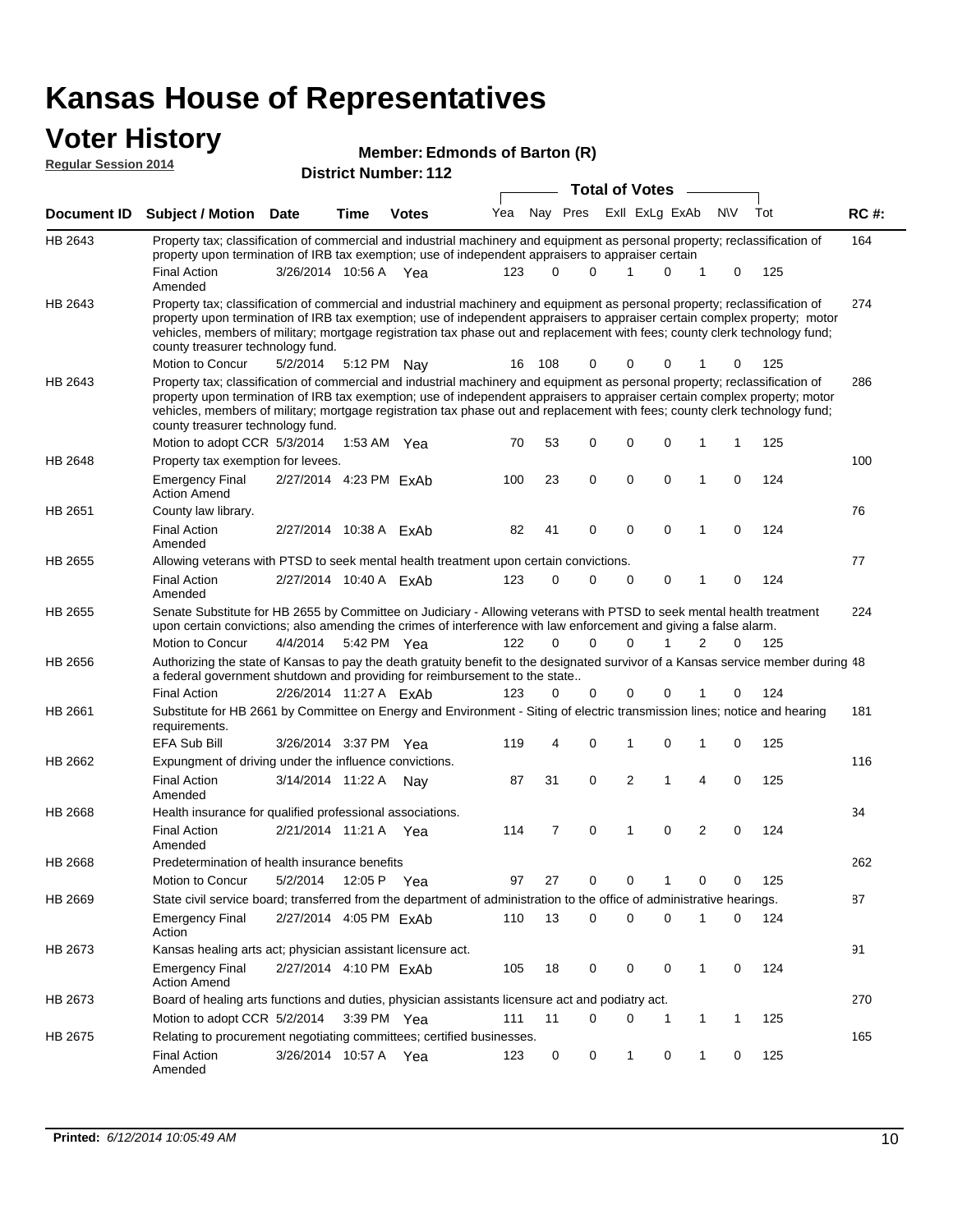### **Voter History**

**Regular Session 2014**

#### **Edmonds of Barton (R)**

|                |                                                                                                                                                                                                  |                        |             |              |     |              |          | <b>Total of Votes</b> |              | $\sim$         |              |     |             |
|----------------|--------------------------------------------------------------------------------------------------------------------------------------------------------------------------------------------------|------------------------|-------------|--------------|-----|--------------|----------|-----------------------|--------------|----------------|--------------|-----|-------------|
|                | Document ID Subject / Motion Date                                                                                                                                                                |                        | Time        | <b>Votes</b> | Yea | Nay Pres     |          | Exll ExLg ExAb        |              |                | N\V          | Tot | <b>RC#:</b> |
| HB 2681        | Substitute for HB2681 by Committee on Veterans, Military, and Homeland Security--Abolishing the Kansas commission on                                                                             |                        |             |              |     |              |          |                       |              |                |              |     | 132         |
|                | veterans affairs; creating the Kansas commission on veterans affairs office within the executive branch of government.                                                                           |                        |             |              |     |              |          |                       |              |                |              |     |             |
|                | Final Action Sub Bill 3/20/2014 11:18 A Yea                                                                                                                                                      |                        |             |              | 123 | 0            | $\Omega$ | $\Omega$              | $\mathbf{1}$ | $\mathbf{1}$   | 0            | 125 |             |
| HB 2681        | Substitute for HB2681 by Committee on Veterans, Military, and Homeland Security - Abolishing the Kansas commission on                                                                            |                        |             |              |     |              |          |                       |              |                |              |     | 219         |
|                | veterans affairs; creating the Kansas commission on veterans affairs office within the executive branch of government.<br>Motion to Concur                                                       | 4/4/2014 11:41 A Yea   |             |              | 122 | 0            | 0        |                       | 1            | 1              | 0            | 125 |             |
|                | Allocating moneys from driver's license fees to the judicial branch nonjudicial salary adjustment fund.                                                                                          |                        |             |              |     |              |          |                       |              |                |              |     | 78          |
| HB 2684        | <b>Final Action</b>                                                                                                                                                                              | 2/27/2014 10:41 A ExAb |             |              | 93  | 30           | $\Omega$ | $\Omega$              | $\Omega$     | 1              | 0            | 124 |             |
|                |                                                                                                                                                                                                  |                        |             |              |     |              |          |                       |              |                |              |     |             |
| HB 2687        | Unclaimed property act and hearings.                                                                                                                                                             |                        |             |              |     | 4            | 0        | 0                     | 0            | 1              | 0            |     | 59          |
|                | <b>Final Action</b>                                                                                                                                                                              | 2/26/2014 11:44 A ExAb |             |              | 119 |              |          |                       |              |                |              | 124 | 251         |
| HB 2687        | Unclaimed property act and hearings.                                                                                                                                                             |                        |             |              |     | 0            | 0        | 0                     | $\mathbf{0}$ | 0              | 0            |     |             |
|                | Motion to Concur                                                                                                                                                                                 | 5/1/2014               | 1:56 PM Yea |              | 125 |              |          |                       |              |                |              | 125 | 231         |
| <b>HB 2689</b> | Amending which convictions are counted for driving while license canceled, suspended or revoked.                                                                                                 |                        |             |              |     |              |          |                       |              |                |              |     |             |
|                | <b>Final Action</b><br>Amended                                                                                                                                                                   | 4/5/2014               | 10:23 A Yea |              | 121 | 0            | 0        | $\Omega$              | 0            | $\overline{4}$ | 0            | 125 |             |
| HB 2693        |                                                                                                                                                                                                  |                        |             |              |     |              |          |                       |              |                |              |     | 104         |
|                | Providing for testing by community colleges for commercial driver's licenses and allowing temporary commercial driver's<br>license holders the ability to drive class A commercial vehicles.     |                        |             |              |     |              |          |                       |              |                |              |     |             |
|                | <b>Emergency Final</b>                                                                                                                                                                           | 2/27/2014 4:28 PM ExAb |             |              | 123 | 0            | 0        | 0                     | 0            | 1              | 0            | 124 |             |
|                | <b>Action Amend</b>                                                                                                                                                                              |                        |             |              |     |              |          |                       |              |                |              |     |             |
| HB 2693        | Senate Substitute for HB 2693 by Committee on Transportation - Providing for testing by community colleges for commercial<br>driver's licenses; entities serving as driver's licenses examiners. |                        |             |              |     |              |          |                       |              |                |              |     | 255         |
|                | Motion to adopt CCR 5/1/2014 4:42 PM Yea                                                                                                                                                         |                        |             |              | 125 | 0            | 0        | $\Omega$              | 0            | $\mathbf 0$    | 0            | 125 |             |
| HB 2715        | Farm machinery and equipment annual highway permits, commercial drivers' license.                                                                                                                |                        |             |              |     |              |          |                       |              |                |              |     | 98          |
|                | <b>Emergency Final</b>                                                                                                                                                                           | 2/27/2014 4:21 PM ExAb |             |              | 123 | 0            | $\Omega$ | $\Omega$              | 0            | 1              | 0            | 124 |             |
|                | <b>Action Amend</b>                                                                                                                                                                              |                        |             |              |     |              |          |                       |              |                |              |     |             |
| HB 2717        | Registration of operators of assisted living, residential health care, home plus or adult day care facilities.                                                                                   |                        |             |              |     |              |          |                       |              |                |              |     | 175         |
|                | <b>Emergency Final</b><br><b>Action Amend</b>                                                                                                                                                    | 3/26/2014 3:29 PM Yea  |             |              | 114 | 9            | $\Omega$ | 1                     | 0            | 1              | 0            | 125 |             |
| HB 2721        | Substitute for Substitute for HB 2721 by Committee on Commerce, Labor and Economic Development â€ <sup>4</sup> Enacting the                                                                      |                        |             |              |     |              |          |                       |              |                |              | 117 |             |
|                | business entity standard treatment act.                                                                                                                                                          |                        |             |              |     |              |          |                       |              |                |              |     |             |
|                | Final Action Sub Bill 3/14/2014 11:23 A Yea                                                                                                                                                      |                        |             |              | 118 | 0            | 0        | 2                     | 1            | 4              | 0            | 125 |             |
| HB 2721        | Substitute for Substitute for HB 2721 by Committee on Commerce, Labor and Economic Development - Enacting the business 273<br>entity standard treatment act.                                     |                        |             |              |     |              |          |                       |              |                |              |     |             |
|                | Motion to Concur                                                                                                                                                                                 | 5/2/2014               | 3:59 PM Yea |              | 122 | 0            | 0        | 0                     | 1            | 1              | 1            | 125 |             |
| HB 2724        | Uniform commercial driver's license act; definition of tank vehicle.                                                                                                                             |                        |             |              |     |              |          |                       |              |                |              |     | 99          |
|                | <b>Emergency Final</b><br>Action                                                                                                                                                                 | 2/27/2014 4:22 PM ExAb |             |              | 122 | $\mathbf{1}$ | 0        | 0                     | 0            | 1              | $\mathbf 0$  | 124 |             |
| HB 2727        | Expiration of license plates and placards for individuals with disability.                                                                                                                       |                        |             |              |     |              |          |                       |              |                |              |     | 88          |
|                | <b>Emergency Final</b>                                                                                                                                                                           | 2/27/2014 4:06 PM ExAb |             |              | 123 | 0            | 0        | 0                     | 0            | $\mathbf{1}$   | 0            | 124 |             |
|                | Action                                                                                                                                                                                           |                        |             |              |     |              |          |                       |              |                |              |     |             |
| HB 2728        | Permits for the operation of salvage vehicles no longer required to be prepared in triplicate.                                                                                                   |                        |             |              |     |              |          |                       |              |                |              |     | 89          |
|                | <b>Emergency Final</b><br>Action                                                                                                                                                                 | 2/27/2014 4:07 PM ExAb |             |              | 122 | $\mathbf{1}$ | 0        | 0                     | 0            | 1              | 0            | 124 |             |
| HB 2728        | Permits for the operation of salvage vehicles no longer required to be prepared in triplicate.                                                                                                   |                        |             |              |     |              |          |                       |              |                |              |     | 192         |
|                | Motion to Concur                                                                                                                                                                                 | 3/31/2014 11:43 A Yea  |             |              | 122 | 0            | 0        | 1                     | 0            | 2              | 0            | 125 |             |
| HB 2732        | Sales tax authority for Rooks county for constructing or remodeling a jail facility.                                                                                                             |                        |             |              |     |              |          |                       |              |                |              |     | 232         |
|                | <b>Final Action</b>                                                                                                                                                                              | 4/5/2014 10:24 A Yea   |             |              | 121 | 0            | 0        | 0                     | 0            | 4              | 0            | 125 |             |
| HB 2744        | Insurance; coverage for autism spectrum disorder.                                                                                                                                                |                        |             |              |     |              |          |                       |              |                |              |     | 137         |
|                | <b>Final Action</b><br>Amended                                                                                                                                                                   | 3/21/2014 10:14 A Yea  |             |              | 114 | 3            | 0        | 0                     | $\mathbf{1}$ | 6              | $\mathbf{1}$ | 125 |             |
| HB 2745        | Tax lien on property voluntarily transferred.                                                                                                                                                    |                        |             |              |     |              |          |                       |              |                |              |     | 166         |
|                | <b>Final Action</b>                                                                                                                                                                              | 3/26/2014 10:58 A      |             | Yea          | 123 | 0            | 0        | $\mathbf{1}$          | 0            | $\mathbf{1}$   | 0            | 125 |             |
|                |                                                                                                                                                                                                  |                        |             |              |     |              |          |                       |              |                |              |     |             |
|                | Printed: 6/12/2014 10:05:49 AM                                                                                                                                                                   |                        |             |              |     |              |          |                       |              |                |              |     | 11          |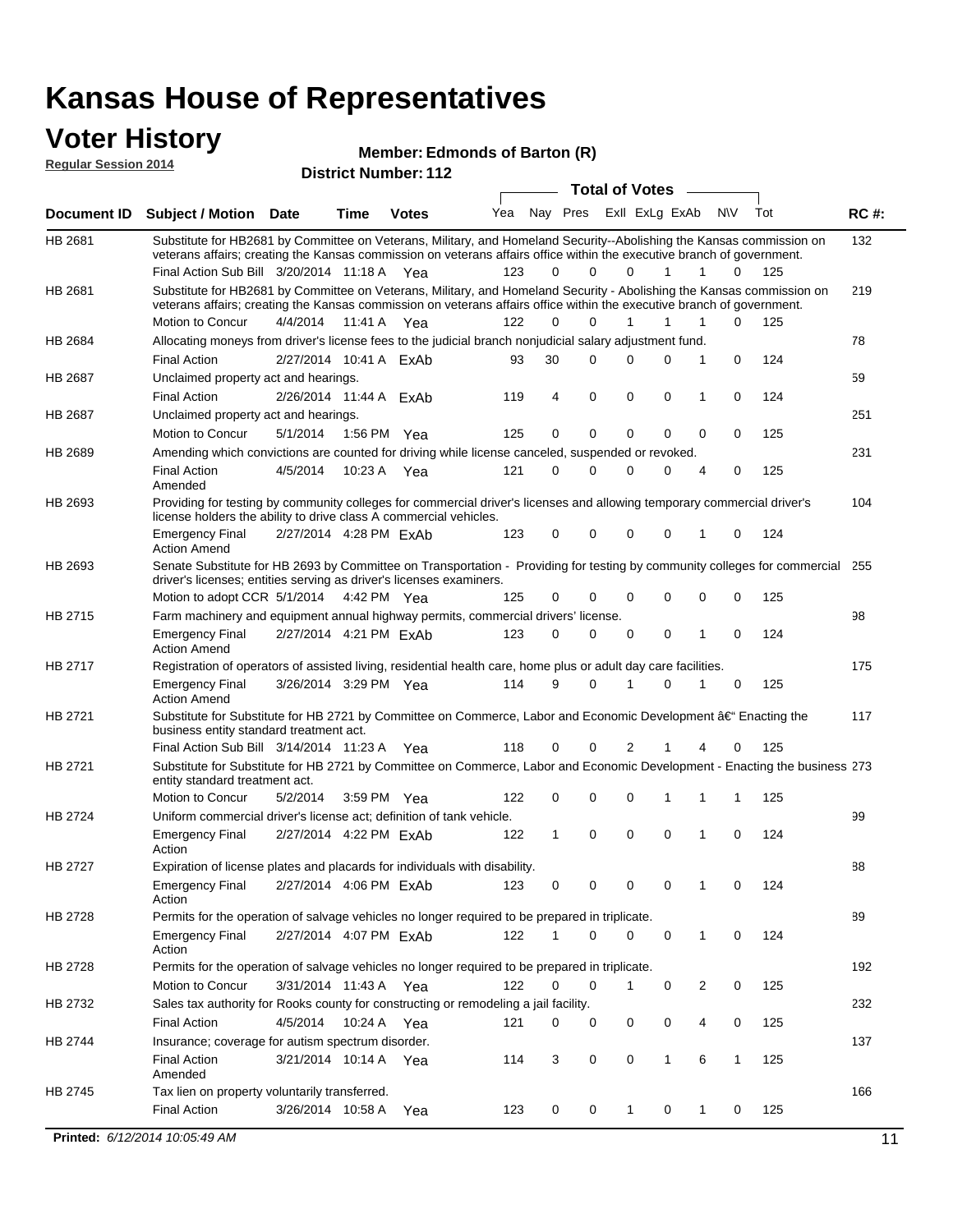## **Voter History**

**Regular Session 2014**

#### **Edmonds of Barton (R)**

| Nay Pres<br>Exll ExLg ExAb<br>N\V<br>Tot<br>Yea<br>Document ID Subject / Motion Date<br>Time<br><b>Votes</b><br>HB 2755<br>140<br>Repealing the sunset on the Kansas taxpayer transparency act.<br>122<br>0<br>0<br>0<br>0<br>3<br>0<br>125<br><b>Final Action</b><br>3/24/2014 10:13 A<br>Yea<br>HB 2767<br>167<br>State child death review board.<br><b>Final Action</b><br>3/26/2014 10:59 A<br>123<br>0<br>0<br>1<br>$\mathbf 0$<br>1<br>125<br>0<br>Yea<br>Amended<br><b>HCR 5029</b><br>95<br>Urging the Kansas bureau of investigation to establish a blue alert system for the state of Kansas.<br>2/27/2014 4:15 PM ExAb<br>121<br>2<br>0<br>0<br>0<br>0<br>124<br><b>Emergency Final</b><br>1<br><b>Action Amend</b><br><b>HCR 5031</b><br>125<br>Urging Congress to provide for the prompt payment of disability compensation to U.S. Veterans.<br>$\overline{2}$<br><b>Final Action</b><br>122<br>$\Omega$<br>$\Omega$<br>0<br>1<br>125<br>3/19/2014 11:21 A Yea<br>0<br>109<br>HR 6049<br>Resolution encouraging the creation of a Kansas plan for comprehensive treatment of chronic obstruction pulmonary<br>disease.<br>0<br>2<br>$\overline{2}$<br>$\mathbf 0$<br>125<br><b>Emergency Final</b><br>3/6/2014<br>11:24 A<br>Yea<br>120<br>0<br>1<br><b>Action Amend</b><br>HR 6063<br>143<br>Urging the President to extend the qualifications for the Women's Army Corps Service Medal.<br>3/25/2014 10:11 A Yea<br>123<br>$\Omega$<br>$\Omega$<br>1<br>$\Omega$<br>1<br>125<br><b>Final Action</b><br>0<br>House Substitute for SB 40 by Committee on Corrections and Juvenile Justice †Secretary of corrections; including juvenile<br>SB 40<br>123<br>offenders in the prison made goods act; authorizing use of correctional industries funds for payment of<br>Final Action Sub Bill 3/17/2014 11:23 A Yea<br>0<br>0<br>125<br>123<br>0<br>0<br><sup>0</sup><br>2<br>174<br>SB 54<br>Medical assistance recovery program; rules and regulations.<br>$\mathbf 0$<br>$\mathbf 0$<br>28<br>1<br>0<br>125<br><b>Emergency Final</b><br>3/26/2014 3:28 PM Yea<br>95<br>1<br><b>Action Amend</b><br>214<br>SB 54<br>Amendments to statutes regulating abortions.<br>112<br>11<br>0<br>$\mathbf 0$<br>1<br>0<br>125<br>Motion to Adopt CCR 4/4/2014 9:59 AM Yea<br>State use law; purchases by municipalities; committee sunset date and chairperson selection.<br>280<br>SB 63<br>Motion to adopt CCR 5/2/2014<br>0<br>0<br>1<br>0<br>125<br>8:52 PM Yea<br>124<br>0<br>0<br>184<br>SB 99<br>Lobbyists defined.<br>6<br>0<br>$\mathbf 0$<br>$\mathbf{1}$<br>0<br>125<br><b>Emergency Final</b><br>3/26/2014 3:41 PM Yea<br>117<br>1<br>Action<br>House Substitute for SB 147 by Committee on Agriculture and Natural Resources †Amending the powers and duties of the 133<br>SB 147<br>Kansas department of agriculture division of conservation and the state conservation commission.<br>Final Action Sub Bill 3/20/2014 11:19 A Yea<br>$\Omega$<br>0<br>125<br>123<br>0<br>1<br>1<br>0<br>Amended<br>SB 218<br>House Substitute for SB 218 by Committee on Appropriations-Education; relating to the financing and instruction thereof;<br>226<br>making and concerning appropriations for the fiscal years ending June 30, 2014, and June 30, 2015, for certain agencies.<br>Final Action Sub Bill 4/4/2014 6:17 PM Nay<br>31<br>$\Omega$<br>1<br>$\overline{2}$<br>125<br>0<br>0<br>91<br>Amended<br>House Substitute for SB 218 by Committee on Appropriations-Education; relating to the financing and instruction thereof;<br>SB 218<br>237<br>making and concerning appropriations for the fiscal years ending June 30, 2014, and June 30, 2015, for certain agencies.<br>67<br>0<br>Sub Motion to Adopt 4/6/2014 12:51 A Nay<br>55<br>0<br>0<br>3<br>0<br>- 125<br>CCR<br>134<br>SB 231<br>House Substitute for SB 231 †Concerning valuation and appeals; renaming the state court of tax appeals; timing of<br>decisions.<br>Final Action Sub Bill 3/20/2014 11:21 A Yea<br>123<br>0<br>0<br>0<br>1<br>125<br>1<br>0<br>Amended<br>House Substitute for SB 231 - Concerning valuation and appeals; renaming the state court of tax appeals; timing of<br>281<br>SB 231<br>decisions<br>125<br>Motion to Adopt CCR 5/2/2014<br>0<br>0<br>0<br>8:56 PM Yea<br>124<br>0<br>0<br>1<br>House Substitute for SB 245 by Committee on Appropriations - Appropriations for FY 2014, FY 2015, and FY 2016 for the<br>13<br>SB 245<br>department of corrections; capital improvement projects.<br>Final Action Sub Bill 2/13/2014 11:34 A Yea<br>79<br>41<br>0<br>3<br>0<br>124<br>1<br>0<br>Amended |  |  |  |  |  | <b>Total of Votes</b> |  |  |  |  |  |  |             |  |
|---------------------------------------------------------------------------------------------------------------------------------------------------------------------------------------------------------------------------------------------------------------------------------------------------------------------------------------------------------------------------------------------------------------------------------------------------------------------------------------------------------------------------------------------------------------------------------------------------------------------------------------------------------------------------------------------------------------------------------------------------------------------------------------------------------------------------------------------------------------------------------------------------------------------------------------------------------------------------------------------------------------------------------------------------------------------------------------------------------------------------------------------------------------------------------------------------------------------------------------------------------------------------------------------------------------------------------------------------------------------------------------------------------------------------------------------------------------------------------------------------------------------------------------------------------------------------------------------------------------------------------------------------------------------------------------------------------------------------------------------------------------------------------------------------------------------------------------------------------------------------------------------------------------------------------------------------------------------------------------------------------------------------------------------------------------------------------------------------------------------------------------------------------------------------------------------------------------------------------------------------------------------------------------------------------------------------------------------------------------------------------------------------------------------------------------------------------------------------------------------------------------------------------------------------------------------------------------------------------------------------------------------------------------------------------------------------------------------------------------------------------------------------------------------------------------------------------------------------------------------------------------------------------------------------------------------------------------------------------------------------------------------------------------------------------------------------------------------------------------------------------------------------------------------------------------------------------------------------------------------------------------------------------------------------------------------------------------------------------------------------------------------------------------------------------------------------------------------------------------------------------------------------------------------------------------------------------------------------------------------------------------------------------------------------------------------------------------------------------------------------------------------------------------------------------------------------------------------------------------------------------------------------------------------------------------------------------------------------------------------------------------------------------------------------------------------------------------------------------------------------------------------------------------------------------------------------------------------------------------------------------------------------------------------------------------------------------------------------------------------------------------------------------------------------------------------------------------------------------------------------------------------------------------------------------------------------------------------------------------------|--|--|--|--|--|-----------------------|--|--|--|--|--|--|-------------|--|
|                                                                                                                                                                                                                                                                                                                                                                                                                                                                                                                                                                                                                                                                                                                                                                                                                                                                                                                                                                                                                                                                                                                                                                                                                                                                                                                                                                                                                                                                                                                                                                                                                                                                                                                                                                                                                                                                                                                                                                                                                                                                                                                                                                                                                                                                                                                                                                                                                                                                                                                                                                                                                                                                                                                                                                                                                                                                                                                                                                                                                                                                                                                                                                                                                                                                                                                                                                                                                                                                                                                                                                                                                                                                                                                                                                                                                                                                                                                                                                                                                                                                                                                                                                                                                                                                                                                                                                                                                                                                                                                                                                                                                     |  |  |  |  |  |                       |  |  |  |  |  |  | <b>RC#:</b> |  |
|                                                                                                                                                                                                                                                                                                                                                                                                                                                                                                                                                                                                                                                                                                                                                                                                                                                                                                                                                                                                                                                                                                                                                                                                                                                                                                                                                                                                                                                                                                                                                                                                                                                                                                                                                                                                                                                                                                                                                                                                                                                                                                                                                                                                                                                                                                                                                                                                                                                                                                                                                                                                                                                                                                                                                                                                                                                                                                                                                                                                                                                                                                                                                                                                                                                                                                                                                                                                                                                                                                                                                                                                                                                                                                                                                                                                                                                                                                                                                                                                                                                                                                                                                                                                                                                                                                                                                                                                                                                                                                                                                                                                                     |  |  |  |  |  |                       |  |  |  |  |  |  |             |  |
|                                                                                                                                                                                                                                                                                                                                                                                                                                                                                                                                                                                                                                                                                                                                                                                                                                                                                                                                                                                                                                                                                                                                                                                                                                                                                                                                                                                                                                                                                                                                                                                                                                                                                                                                                                                                                                                                                                                                                                                                                                                                                                                                                                                                                                                                                                                                                                                                                                                                                                                                                                                                                                                                                                                                                                                                                                                                                                                                                                                                                                                                                                                                                                                                                                                                                                                                                                                                                                                                                                                                                                                                                                                                                                                                                                                                                                                                                                                                                                                                                                                                                                                                                                                                                                                                                                                                                                                                                                                                                                                                                                                                                     |  |  |  |  |  |                       |  |  |  |  |  |  |             |  |
|                                                                                                                                                                                                                                                                                                                                                                                                                                                                                                                                                                                                                                                                                                                                                                                                                                                                                                                                                                                                                                                                                                                                                                                                                                                                                                                                                                                                                                                                                                                                                                                                                                                                                                                                                                                                                                                                                                                                                                                                                                                                                                                                                                                                                                                                                                                                                                                                                                                                                                                                                                                                                                                                                                                                                                                                                                                                                                                                                                                                                                                                                                                                                                                                                                                                                                                                                                                                                                                                                                                                                                                                                                                                                                                                                                                                                                                                                                                                                                                                                                                                                                                                                                                                                                                                                                                                                                                                                                                                                                                                                                                                                     |  |  |  |  |  |                       |  |  |  |  |  |  |             |  |
|                                                                                                                                                                                                                                                                                                                                                                                                                                                                                                                                                                                                                                                                                                                                                                                                                                                                                                                                                                                                                                                                                                                                                                                                                                                                                                                                                                                                                                                                                                                                                                                                                                                                                                                                                                                                                                                                                                                                                                                                                                                                                                                                                                                                                                                                                                                                                                                                                                                                                                                                                                                                                                                                                                                                                                                                                                                                                                                                                                                                                                                                                                                                                                                                                                                                                                                                                                                                                                                                                                                                                                                                                                                                                                                                                                                                                                                                                                                                                                                                                                                                                                                                                                                                                                                                                                                                                                                                                                                                                                                                                                                                                     |  |  |  |  |  |                       |  |  |  |  |  |  |             |  |
|                                                                                                                                                                                                                                                                                                                                                                                                                                                                                                                                                                                                                                                                                                                                                                                                                                                                                                                                                                                                                                                                                                                                                                                                                                                                                                                                                                                                                                                                                                                                                                                                                                                                                                                                                                                                                                                                                                                                                                                                                                                                                                                                                                                                                                                                                                                                                                                                                                                                                                                                                                                                                                                                                                                                                                                                                                                                                                                                                                                                                                                                                                                                                                                                                                                                                                                                                                                                                                                                                                                                                                                                                                                                                                                                                                                                                                                                                                                                                                                                                                                                                                                                                                                                                                                                                                                                                                                                                                                                                                                                                                                                                     |  |  |  |  |  |                       |  |  |  |  |  |  |             |  |
|                                                                                                                                                                                                                                                                                                                                                                                                                                                                                                                                                                                                                                                                                                                                                                                                                                                                                                                                                                                                                                                                                                                                                                                                                                                                                                                                                                                                                                                                                                                                                                                                                                                                                                                                                                                                                                                                                                                                                                                                                                                                                                                                                                                                                                                                                                                                                                                                                                                                                                                                                                                                                                                                                                                                                                                                                                                                                                                                                                                                                                                                                                                                                                                                                                                                                                                                                                                                                                                                                                                                                                                                                                                                                                                                                                                                                                                                                                                                                                                                                                                                                                                                                                                                                                                                                                                                                                                                                                                                                                                                                                                                                     |  |  |  |  |  |                       |  |  |  |  |  |  |             |  |
|                                                                                                                                                                                                                                                                                                                                                                                                                                                                                                                                                                                                                                                                                                                                                                                                                                                                                                                                                                                                                                                                                                                                                                                                                                                                                                                                                                                                                                                                                                                                                                                                                                                                                                                                                                                                                                                                                                                                                                                                                                                                                                                                                                                                                                                                                                                                                                                                                                                                                                                                                                                                                                                                                                                                                                                                                                                                                                                                                                                                                                                                                                                                                                                                                                                                                                                                                                                                                                                                                                                                                                                                                                                                                                                                                                                                                                                                                                                                                                                                                                                                                                                                                                                                                                                                                                                                                                                                                                                                                                                                                                                                                     |  |  |  |  |  |                       |  |  |  |  |  |  |             |  |
|                                                                                                                                                                                                                                                                                                                                                                                                                                                                                                                                                                                                                                                                                                                                                                                                                                                                                                                                                                                                                                                                                                                                                                                                                                                                                                                                                                                                                                                                                                                                                                                                                                                                                                                                                                                                                                                                                                                                                                                                                                                                                                                                                                                                                                                                                                                                                                                                                                                                                                                                                                                                                                                                                                                                                                                                                                                                                                                                                                                                                                                                                                                                                                                                                                                                                                                                                                                                                                                                                                                                                                                                                                                                                                                                                                                                                                                                                                                                                                                                                                                                                                                                                                                                                                                                                                                                                                                                                                                                                                                                                                                                                     |  |  |  |  |  |                       |  |  |  |  |  |  |             |  |
|                                                                                                                                                                                                                                                                                                                                                                                                                                                                                                                                                                                                                                                                                                                                                                                                                                                                                                                                                                                                                                                                                                                                                                                                                                                                                                                                                                                                                                                                                                                                                                                                                                                                                                                                                                                                                                                                                                                                                                                                                                                                                                                                                                                                                                                                                                                                                                                                                                                                                                                                                                                                                                                                                                                                                                                                                                                                                                                                                                                                                                                                                                                                                                                                                                                                                                                                                                                                                                                                                                                                                                                                                                                                                                                                                                                                                                                                                                                                                                                                                                                                                                                                                                                                                                                                                                                                                                                                                                                                                                                                                                                                                     |  |  |  |  |  |                       |  |  |  |  |  |  |             |  |
|                                                                                                                                                                                                                                                                                                                                                                                                                                                                                                                                                                                                                                                                                                                                                                                                                                                                                                                                                                                                                                                                                                                                                                                                                                                                                                                                                                                                                                                                                                                                                                                                                                                                                                                                                                                                                                                                                                                                                                                                                                                                                                                                                                                                                                                                                                                                                                                                                                                                                                                                                                                                                                                                                                                                                                                                                                                                                                                                                                                                                                                                                                                                                                                                                                                                                                                                                                                                                                                                                                                                                                                                                                                                                                                                                                                                                                                                                                                                                                                                                                                                                                                                                                                                                                                                                                                                                                                                                                                                                                                                                                                                                     |  |  |  |  |  |                       |  |  |  |  |  |  |             |  |
|                                                                                                                                                                                                                                                                                                                                                                                                                                                                                                                                                                                                                                                                                                                                                                                                                                                                                                                                                                                                                                                                                                                                                                                                                                                                                                                                                                                                                                                                                                                                                                                                                                                                                                                                                                                                                                                                                                                                                                                                                                                                                                                                                                                                                                                                                                                                                                                                                                                                                                                                                                                                                                                                                                                                                                                                                                                                                                                                                                                                                                                                                                                                                                                                                                                                                                                                                                                                                                                                                                                                                                                                                                                                                                                                                                                                                                                                                                                                                                                                                                                                                                                                                                                                                                                                                                                                                                                                                                                                                                                                                                                                                     |  |  |  |  |  |                       |  |  |  |  |  |  |             |  |
|                                                                                                                                                                                                                                                                                                                                                                                                                                                                                                                                                                                                                                                                                                                                                                                                                                                                                                                                                                                                                                                                                                                                                                                                                                                                                                                                                                                                                                                                                                                                                                                                                                                                                                                                                                                                                                                                                                                                                                                                                                                                                                                                                                                                                                                                                                                                                                                                                                                                                                                                                                                                                                                                                                                                                                                                                                                                                                                                                                                                                                                                                                                                                                                                                                                                                                                                                                                                                                                                                                                                                                                                                                                                                                                                                                                                                                                                                                                                                                                                                                                                                                                                                                                                                                                                                                                                                                                                                                                                                                                                                                                                                     |  |  |  |  |  |                       |  |  |  |  |  |  |             |  |
|                                                                                                                                                                                                                                                                                                                                                                                                                                                                                                                                                                                                                                                                                                                                                                                                                                                                                                                                                                                                                                                                                                                                                                                                                                                                                                                                                                                                                                                                                                                                                                                                                                                                                                                                                                                                                                                                                                                                                                                                                                                                                                                                                                                                                                                                                                                                                                                                                                                                                                                                                                                                                                                                                                                                                                                                                                                                                                                                                                                                                                                                                                                                                                                                                                                                                                                                                                                                                                                                                                                                                                                                                                                                                                                                                                                                                                                                                                                                                                                                                                                                                                                                                                                                                                                                                                                                                                                                                                                                                                                                                                                                                     |  |  |  |  |  |                       |  |  |  |  |  |  |             |  |
|                                                                                                                                                                                                                                                                                                                                                                                                                                                                                                                                                                                                                                                                                                                                                                                                                                                                                                                                                                                                                                                                                                                                                                                                                                                                                                                                                                                                                                                                                                                                                                                                                                                                                                                                                                                                                                                                                                                                                                                                                                                                                                                                                                                                                                                                                                                                                                                                                                                                                                                                                                                                                                                                                                                                                                                                                                                                                                                                                                                                                                                                                                                                                                                                                                                                                                                                                                                                                                                                                                                                                                                                                                                                                                                                                                                                                                                                                                                                                                                                                                                                                                                                                                                                                                                                                                                                                                                                                                                                                                                                                                                                                     |  |  |  |  |  |                       |  |  |  |  |  |  |             |  |
|                                                                                                                                                                                                                                                                                                                                                                                                                                                                                                                                                                                                                                                                                                                                                                                                                                                                                                                                                                                                                                                                                                                                                                                                                                                                                                                                                                                                                                                                                                                                                                                                                                                                                                                                                                                                                                                                                                                                                                                                                                                                                                                                                                                                                                                                                                                                                                                                                                                                                                                                                                                                                                                                                                                                                                                                                                                                                                                                                                                                                                                                                                                                                                                                                                                                                                                                                                                                                                                                                                                                                                                                                                                                                                                                                                                                                                                                                                                                                                                                                                                                                                                                                                                                                                                                                                                                                                                                                                                                                                                                                                                                                     |  |  |  |  |  |                       |  |  |  |  |  |  |             |  |
|                                                                                                                                                                                                                                                                                                                                                                                                                                                                                                                                                                                                                                                                                                                                                                                                                                                                                                                                                                                                                                                                                                                                                                                                                                                                                                                                                                                                                                                                                                                                                                                                                                                                                                                                                                                                                                                                                                                                                                                                                                                                                                                                                                                                                                                                                                                                                                                                                                                                                                                                                                                                                                                                                                                                                                                                                                                                                                                                                                                                                                                                                                                                                                                                                                                                                                                                                                                                                                                                                                                                                                                                                                                                                                                                                                                                                                                                                                                                                                                                                                                                                                                                                                                                                                                                                                                                                                                                                                                                                                                                                                                                                     |  |  |  |  |  |                       |  |  |  |  |  |  |             |  |
|                                                                                                                                                                                                                                                                                                                                                                                                                                                                                                                                                                                                                                                                                                                                                                                                                                                                                                                                                                                                                                                                                                                                                                                                                                                                                                                                                                                                                                                                                                                                                                                                                                                                                                                                                                                                                                                                                                                                                                                                                                                                                                                                                                                                                                                                                                                                                                                                                                                                                                                                                                                                                                                                                                                                                                                                                                                                                                                                                                                                                                                                                                                                                                                                                                                                                                                                                                                                                                                                                                                                                                                                                                                                                                                                                                                                                                                                                                                                                                                                                                                                                                                                                                                                                                                                                                                                                                                                                                                                                                                                                                                                                     |  |  |  |  |  |                       |  |  |  |  |  |  |             |  |
|                                                                                                                                                                                                                                                                                                                                                                                                                                                                                                                                                                                                                                                                                                                                                                                                                                                                                                                                                                                                                                                                                                                                                                                                                                                                                                                                                                                                                                                                                                                                                                                                                                                                                                                                                                                                                                                                                                                                                                                                                                                                                                                                                                                                                                                                                                                                                                                                                                                                                                                                                                                                                                                                                                                                                                                                                                                                                                                                                                                                                                                                                                                                                                                                                                                                                                                                                                                                                                                                                                                                                                                                                                                                                                                                                                                                                                                                                                                                                                                                                                                                                                                                                                                                                                                                                                                                                                                                                                                                                                                                                                                                                     |  |  |  |  |  |                       |  |  |  |  |  |  |             |  |
|                                                                                                                                                                                                                                                                                                                                                                                                                                                                                                                                                                                                                                                                                                                                                                                                                                                                                                                                                                                                                                                                                                                                                                                                                                                                                                                                                                                                                                                                                                                                                                                                                                                                                                                                                                                                                                                                                                                                                                                                                                                                                                                                                                                                                                                                                                                                                                                                                                                                                                                                                                                                                                                                                                                                                                                                                                                                                                                                                                                                                                                                                                                                                                                                                                                                                                                                                                                                                                                                                                                                                                                                                                                                                                                                                                                                                                                                                                                                                                                                                                                                                                                                                                                                                                                                                                                                                                                                                                                                                                                                                                                                                     |  |  |  |  |  |                       |  |  |  |  |  |  |             |  |
|                                                                                                                                                                                                                                                                                                                                                                                                                                                                                                                                                                                                                                                                                                                                                                                                                                                                                                                                                                                                                                                                                                                                                                                                                                                                                                                                                                                                                                                                                                                                                                                                                                                                                                                                                                                                                                                                                                                                                                                                                                                                                                                                                                                                                                                                                                                                                                                                                                                                                                                                                                                                                                                                                                                                                                                                                                                                                                                                                                                                                                                                                                                                                                                                                                                                                                                                                                                                                                                                                                                                                                                                                                                                                                                                                                                                                                                                                                                                                                                                                                                                                                                                                                                                                                                                                                                                                                                                                                                                                                                                                                                                                     |  |  |  |  |  |                       |  |  |  |  |  |  |             |  |
|                                                                                                                                                                                                                                                                                                                                                                                                                                                                                                                                                                                                                                                                                                                                                                                                                                                                                                                                                                                                                                                                                                                                                                                                                                                                                                                                                                                                                                                                                                                                                                                                                                                                                                                                                                                                                                                                                                                                                                                                                                                                                                                                                                                                                                                                                                                                                                                                                                                                                                                                                                                                                                                                                                                                                                                                                                                                                                                                                                                                                                                                                                                                                                                                                                                                                                                                                                                                                                                                                                                                                                                                                                                                                                                                                                                                                                                                                                                                                                                                                                                                                                                                                                                                                                                                                                                                                                                                                                                                                                                                                                                                                     |  |  |  |  |  |                       |  |  |  |  |  |  |             |  |
|                                                                                                                                                                                                                                                                                                                                                                                                                                                                                                                                                                                                                                                                                                                                                                                                                                                                                                                                                                                                                                                                                                                                                                                                                                                                                                                                                                                                                                                                                                                                                                                                                                                                                                                                                                                                                                                                                                                                                                                                                                                                                                                                                                                                                                                                                                                                                                                                                                                                                                                                                                                                                                                                                                                                                                                                                                                                                                                                                                                                                                                                                                                                                                                                                                                                                                                                                                                                                                                                                                                                                                                                                                                                                                                                                                                                                                                                                                                                                                                                                                                                                                                                                                                                                                                                                                                                                                                                                                                                                                                                                                                                                     |  |  |  |  |  |                       |  |  |  |  |  |  |             |  |
|                                                                                                                                                                                                                                                                                                                                                                                                                                                                                                                                                                                                                                                                                                                                                                                                                                                                                                                                                                                                                                                                                                                                                                                                                                                                                                                                                                                                                                                                                                                                                                                                                                                                                                                                                                                                                                                                                                                                                                                                                                                                                                                                                                                                                                                                                                                                                                                                                                                                                                                                                                                                                                                                                                                                                                                                                                                                                                                                                                                                                                                                                                                                                                                                                                                                                                                                                                                                                                                                                                                                                                                                                                                                                                                                                                                                                                                                                                                                                                                                                                                                                                                                                                                                                                                                                                                                                                                                                                                                                                                                                                                                                     |  |  |  |  |  |                       |  |  |  |  |  |  |             |  |
|                                                                                                                                                                                                                                                                                                                                                                                                                                                                                                                                                                                                                                                                                                                                                                                                                                                                                                                                                                                                                                                                                                                                                                                                                                                                                                                                                                                                                                                                                                                                                                                                                                                                                                                                                                                                                                                                                                                                                                                                                                                                                                                                                                                                                                                                                                                                                                                                                                                                                                                                                                                                                                                                                                                                                                                                                                                                                                                                                                                                                                                                                                                                                                                                                                                                                                                                                                                                                                                                                                                                                                                                                                                                                                                                                                                                                                                                                                                                                                                                                                                                                                                                                                                                                                                                                                                                                                                                                                                                                                                                                                                                                     |  |  |  |  |  |                       |  |  |  |  |  |  |             |  |
|                                                                                                                                                                                                                                                                                                                                                                                                                                                                                                                                                                                                                                                                                                                                                                                                                                                                                                                                                                                                                                                                                                                                                                                                                                                                                                                                                                                                                                                                                                                                                                                                                                                                                                                                                                                                                                                                                                                                                                                                                                                                                                                                                                                                                                                                                                                                                                                                                                                                                                                                                                                                                                                                                                                                                                                                                                                                                                                                                                                                                                                                                                                                                                                                                                                                                                                                                                                                                                                                                                                                                                                                                                                                                                                                                                                                                                                                                                                                                                                                                                                                                                                                                                                                                                                                                                                                                                                                                                                                                                                                                                                                                     |  |  |  |  |  |                       |  |  |  |  |  |  |             |  |
|                                                                                                                                                                                                                                                                                                                                                                                                                                                                                                                                                                                                                                                                                                                                                                                                                                                                                                                                                                                                                                                                                                                                                                                                                                                                                                                                                                                                                                                                                                                                                                                                                                                                                                                                                                                                                                                                                                                                                                                                                                                                                                                                                                                                                                                                                                                                                                                                                                                                                                                                                                                                                                                                                                                                                                                                                                                                                                                                                                                                                                                                                                                                                                                                                                                                                                                                                                                                                                                                                                                                                                                                                                                                                                                                                                                                                                                                                                                                                                                                                                                                                                                                                                                                                                                                                                                                                                                                                                                                                                                                                                                                                     |  |  |  |  |  |                       |  |  |  |  |  |  |             |  |
|                                                                                                                                                                                                                                                                                                                                                                                                                                                                                                                                                                                                                                                                                                                                                                                                                                                                                                                                                                                                                                                                                                                                                                                                                                                                                                                                                                                                                                                                                                                                                                                                                                                                                                                                                                                                                                                                                                                                                                                                                                                                                                                                                                                                                                                                                                                                                                                                                                                                                                                                                                                                                                                                                                                                                                                                                                                                                                                                                                                                                                                                                                                                                                                                                                                                                                                                                                                                                                                                                                                                                                                                                                                                                                                                                                                                                                                                                                                                                                                                                                                                                                                                                                                                                                                                                                                                                                                                                                                                                                                                                                                                                     |  |  |  |  |  |                       |  |  |  |  |  |  |             |  |
|                                                                                                                                                                                                                                                                                                                                                                                                                                                                                                                                                                                                                                                                                                                                                                                                                                                                                                                                                                                                                                                                                                                                                                                                                                                                                                                                                                                                                                                                                                                                                                                                                                                                                                                                                                                                                                                                                                                                                                                                                                                                                                                                                                                                                                                                                                                                                                                                                                                                                                                                                                                                                                                                                                                                                                                                                                                                                                                                                                                                                                                                                                                                                                                                                                                                                                                                                                                                                                                                                                                                                                                                                                                                                                                                                                                                                                                                                                                                                                                                                                                                                                                                                                                                                                                                                                                                                                                                                                                                                                                                                                                                                     |  |  |  |  |  |                       |  |  |  |  |  |  |             |  |
|                                                                                                                                                                                                                                                                                                                                                                                                                                                                                                                                                                                                                                                                                                                                                                                                                                                                                                                                                                                                                                                                                                                                                                                                                                                                                                                                                                                                                                                                                                                                                                                                                                                                                                                                                                                                                                                                                                                                                                                                                                                                                                                                                                                                                                                                                                                                                                                                                                                                                                                                                                                                                                                                                                                                                                                                                                                                                                                                                                                                                                                                                                                                                                                                                                                                                                                                                                                                                                                                                                                                                                                                                                                                                                                                                                                                                                                                                                                                                                                                                                                                                                                                                                                                                                                                                                                                                                                                                                                                                                                                                                                                                     |  |  |  |  |  |                       |  |  |  |  |  |  |             |  |
|                                                                                                                                                                                                                                                                                                                                                                                                                                                                                                                                                                                                                                                                                                                                                                                                                                                                                                                                                                                                                                                                                                                                                                                                                                                                                                                                                                                                                                                                                                                                                                                                                                                                                                                                                                                                                                                                                                                                                                                                                                                                                                                                                                                                                                                                                                                                                                                                                                                                                                                                                                                                                                                                                                                                                                                                                                                                                                                                                                                                                                                                                                                                                                                                                                                                                                                                                                                                                                                                                                                                                                                                                                                                                                                                                                                                                                                                                                                                                                                                                                                                                                                                                                                                                                                                                                                                                                                                                                                                                                                                                                                                                     |  |  |  |  |  |                       |  |  |  |  |  |  |             |  |
|                                                                                                                                                                                                                                                                                                                                                                                                                                                                                                                                                                                                                                                                                                                                                                                                                                                                                                                                                                                                                                                                                                                                                                                                                                                                                                                                                                                                                                                                                                                                                                                                                                                                                                                                                                                                                                                                                                                                                                                                                                                                                                                                                                                                                                                                                                                                                                                                                                                                                                                                                                                                                                                                                                                                                                                                                                                                                                                                                                                                                                                                                                                                                                                                                                                                                                                                                                                                                                                                                                                                                                                                                                                                                                                                                                                                                                                                                                                                                                                                                                                                                                                                                                                                                                                                                                                                                                                                                                                                                                                                                                                                                     |  |  |  |  |  |                       |  |  |  |  |  |  |             |  |
|                                                                                                                                                                                                                                                                                                                                                                                                                                                                                                                                                                                                                                                                                                                                                                                                                                                                                                                                                                                                                                                                                                                                                                                                                                                                                                                                                                                                                                                                                                                                                                                                                                                                                                                                                                                                                                                                                                                                                                                                                                                                                                                                                                                                                                                                                                                                                                                                                                                                                                                                                                                                                                                                                                                                                                                                                                                                                                                                                                                                                                                                                                                                                                                                                                                                                                                                                                                                                                                                                                                                                                                                                                                                                                                                                                                                                                                                                                                                                                                                                                                                                                                                                                                                                                                                                                                                                                                                                                                                                                                                                                                                                     |  |  |  |  |  |                       |  |  |  |  |  |  |             |  |
|                                                                                                                                                                                                                                                                                                                                                                                                                                                                                                                                                                                                                                                                                                                                                                                                                                                                                                                                                                                                                                                                                                                                                                                                                                                                                                                                                                                                                                                                                                                                                                                                                                                                                                                                                                                                                                                                                                                                                                                                                                                                                                                                                                                                                                                                                                                                                                                                                                                                                                                                                                                                                                                                                                                                                                                                                                                                                                                                                                                                                                                                                                                                                                                                                                                                                                                                                                                                                                                                                                                                                                                                                                                                                                                                                                                                                                                                                                                                                                                                                                                                                                                                                                                                                                                                                                                                                                                                                                                                                                                                                                                                                     |  |  |  |  |  |                       |  |  |  |  |  |  |             |  |
|                                                                                                                                                                                                                                                                                                                                                                                                                                                                                                                                                                                                                                                                                                                                                                                                                                                                                                                                                                                                                                                                                                                                                                                                                                                                                                                                                                                                                                                                                                                                                                                                                                                                                                                                                                                                                                                                                                                                                                                                                                                                                                                                                                                                                                                                                                                                                                                                                                                                                                                                                                                                                                                                                                                                                                                                                                                                                                                                                                                                                                                                                                                                                                                                                                                                                                                                                                                                                                                                                                                                                                                                                                                                                                                                                                                                                                                                                                                                                                                                                                                                                                                                                                                                                                                                                                                                                                                                                                                                                                                                                                                                                     |  |  |  |  |  |                       |  |  |  |  |  |  |             |  |
|                                                                                                                                                                                                                                                                                                                                                                                                                                                                                                                                                                                                                                                                                                                                                                                                                                                                                                                                                                                                                                                                                                                                                                                                                                                                                                                                                                                                                                                                                                                                                                                                                                                                                                                                                                                                                                                                                                                                                                                                                                                                                                                                                                                                                                                                                                                                                                                                                                                                                                                                                                                                                                                                                                                                                                                                                                                                                                                                                                                                                                                                                                                                                                                                                                                                                                                                                                                                                                                                                                                                                                                                                                                                                                                                                                                                                                                                                                                                                                                                                                                                                                                                                                                                                                                                                                                                                                                                                                                                                                                                                                                                                     |  |  |  |  |  |                       |  |  |  |  |  |  |             |  |
|                                                                                                                                                                                                                                                                                                                                                                                                                                                                                                                                                                                                                                                                                                                                                                                                                                                                                                                                                                                                                                                                                                                                                                                                                                                                                                                                                                                                                                                                                                                                                                                                                                                                                                                                                                                                                                                                                                                                                                                                                                                                                                                                                                                                                                                                                                                                                                                                                                                                                                                                                                                                                                                                                                                                                                                                                                                                                                                                                                                                                                                                                                                                                                                                                                                                                                                                                                                                                                                                                                                                                                                                                                                                                                                                                                                                                                                                                                                                                                                                                                                                                                                                                                                                                                                                                                                                                                                                                                                                                                                                                                                                                     |  |  |  |  |  |                       |  |  |  |  |  |  |             |  |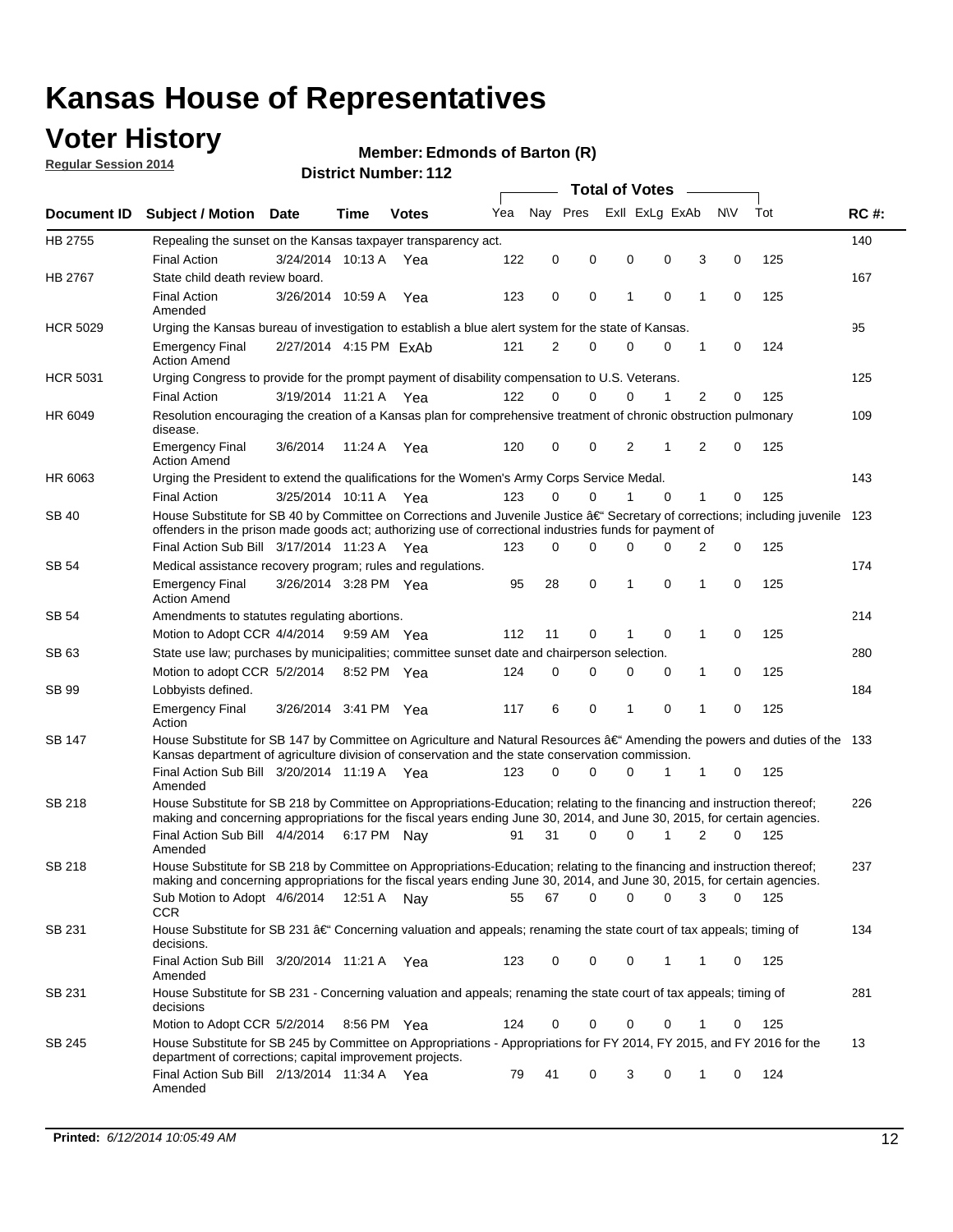### **Voter History**

#### **Edmonds of Barton (R)**

**Regular Session 2014**

|                    |                                                                                                                                                                                                                                                                                                                                                                                                                                                                                                                                                                                                                                                                                                                                                                                                                                                                                                                                                 |                       |             | ו ואטוווטל ווער ואטן איז די |     |             | <b>Total of Votes</b>   |   |             | $\sim$       |              |     |             |
|--------------------|-------------------------------------------------------------------------------------------------------------------------------------------------------------------------------------------------------------------------------------------------------------------------------------------------------------------------------------------------------------------------------------------------------------------------------------------------------------------------------------------------------------------------------------------------------------------------------------------------------------------------------------------------------------------------------------------------------------------------------------------------------------------------------------------------------------------------------------------------------------------------------------------------------------------------------------------------|-----------------------|-------------|-----------------------------|-----|-------------|-------------------------|---|-------------|--------------|--------------|-----|-------------|
| <b>Document ID</b> | <b>Subject / Motion Date</b>                                                                                                                                                                                                                                                                                                                                                                                                                                                                                                                                                                                                                                                                                                                                                                                                                                                                                                                    |                       | <b>Time</b> | <b>Votes</b>                | Yea |             | Nay Pres ExII ExLg ExAb |   |             |              | N\V          | Tot | <b>RC#:</b> |
| <b>SB 245</b>      | House Substitute for SB 245 by Committee on Appropriations - Education funding; relating to mineral production; creating the 258<br>mineral production education fund, crediting 20% of remainder from oil and gas tax into such fund, moneys expended on<br>education; abolishing the oil and gas valuation depletion trust fund; allowing the counties to retain funds already in such<br>county's oil and gas valuation depletion trust fund; concerning school financing sources; proceeds from the tax levied by a<br>school district under authority of K.S.A. 2013 Supp. 72-6431, remitted to the state treasury to the credit of the state school<br>district finance fund not to the district's general fund; making and concerning appropriations for fiscal year 2017.<br>37<br>0<br>Motion to adopt CCR 5/1/2014<br>5:06 PM Yea<br>88<br>$\Omega$<br>0<br>0<br>0<br>125<br>Victim notification prior to release of certain inmates. |                       |             |                             |     |             |                         |   |             |              |              |     |             |
| <b>SB 248</b>      |                                                                                                                                                                                                                                                                                                                                                                                                                                                                                                                                                                                                                                                                                                                                                                                                                                                                                                                                                 |                       |             |                             |     |             |                         |   |             |              |              |     | 119         |
|                    | <b>Final Action</b>                                                                                                                                                                                                                                                                                                                                                                                                                                                                                                                                                                                                                                                                                                                                                                                                                                                                                                                             | 3/17/2014 11:18 A     |             | Yea                         | 122 | 0           | 0                       | 0 | 0           | 2            | $\mathbf{1}$ | 125 |             |
| SB 254             | Medical assistance recovery program; rules and regulations.                                                                                                                                                                                                                                                                                                                                                                                                                                                                                                                                                                                                                                                                                                                                                                                                                                                                                     |                       |             |                             |     |             |                         |   |             |              |              |     | 179         |
|                    | <b>Emergency Final</b><br>Action                                                                                                                                                                                                                                                                                                                                                                                                                                                                                                                                                                                                                                                                                                                                                                                                                                                                                                                | 3/26/2014 3:34 PM Yea |             |                             | 123 | $\mathbf 0$ | 0                       | 1 | $\mathbf 0$ | $\mathbf{1}$ | $\mathbf 0$  | 125 |             |
| SB 256             | Attorney general; costs in criminal appeals.                                                                                                                                                                                                                                                                                                                                                                                                                                                                                                                                                                                                                                                                                                                                                                                                                                                                                                    |                       |             |                             |     |             |                         |   |             |              |              |     | 147         |
|                    | <b>Final Action</b><br>Amended                                                                                                                                                                                                                                                                                                                                                                                                                                                                                                                                                                                                                                                                                                                                                                                                                                                                                                                  | 3/25/2014 10:16 A     |             | Yea                         | 119 | 4           | 0                       | 1 | 0           | 1            | $\mathbf 0$  | 125 |             |
| SB 256             | Amending the crime of mistreatment of a dependent adult; creating the crime of mistreatment of an elder person; amending<br>the crime of unlawful sexual relations; amending provisions relating to appearance bonds and surety regulation; amending<br>violations of the Kansas racketeer influenced and corrupt organization act; also concerning the attorney general, costs in<br>criminal appeals.                                                                                                                                                                                                                                                                                                                                                                                                                                                                                                                                         |                       |             |                             |     |             |                         |   |             |              |              |     | 236         |
|                    | Motion to Adopt CCR 4/5/2014                                                                                                                                                                                                                                                                                                                                                                                                                                                                                                                                                                                                                                                                                                                                                                                                                                                                                                                    |                       | 6:52 PM Yea |                             | 118 | 4           | 0                       | 0 | 0           | 3            | 0            | 125 |             |
| <b>SB 258</b>      | Amending the juvenile statute of limitations to match adult time limitations for sex crimes.<br><b>Final Action</b><br>Amended                                                                                                                                                                                                                                                                                                                                                                                                                                                                                                                                                                                                                                                                                                                                                                                                                  | 3/20/2014 11:21 A Yea |             |                             | 123 | 0           | 0                       | 0 | 1           | $\mathbf{1}$ | 0            | 125 | 135         |
| SB 258             | Relating to issuance of certificates of birth resulting in stillbirth.                                                                                                                                                                                                                                                                                                                                                                                                                                                                                                                                                                                                                                                                                                                                                                                                                                                                          |                       |             |                             |     |             |                         |   |             |              |              |     | 259         |
|                    | Motion to Adopt CCR 5/1/2014                                                                                                                                                                                                                                                                                                                                                                                                                                                                                                                                                                                                                                                                                                                                                                                                                                                                                                                    |                       |             | 5:12 PM Yea                 | 121 | 4           | 0                       | 0 | $\mathbf 0$ | 0            | 0            | 125 |             |
| SB 263             | Establishing the military funeral honors fund under the adjutant general's office.                                                                                                                                                                                                                                                                                                                                                                                                                                                                                                                                                                                                                                                                                                                                                                                                                                                              |                       |             |                             |     |             |                         |   |             |              |              |     | 148         |
|                    | <b>Final Action</b><br>Amended                                                                                                                                                                                                                                                                                                                                                                                                                                                                                                                                                                                                                                                                                                                                                                                                                                                                                                                  | 3/25/2014 10:17 A Yea |             |                             | 123 | 0           | 0                       | 1 | 0           | 1            | 0            | 125 |             |
| SB 263             | Veterans and military matters; military honors fund; death gratuity; disabled veterans preference, state jobs and contracts;<br>schools on military reservations, funding.                                                                                                                                                                                                                                                                                                                                                                                                                                                                                                                                                                                                                                                                                                                                                                      |                       |             |                             |     |             |                         |   |             |              |              |     | 256         |
|                    | Motion to adopt CCR 5/1/2014 4:47 PM Yea                                                                                                                                                                                                                                                                                                                                                                                                                                                                                                                                                                                                                                                                                                                                                                                                                                                                                                        |                       |             |                             | 124 | 0           | 0                       | 0 | 0           | 0            | 1            | 125 |             |
| SB 265             | Income definition for Homestead Refund eligibility.                                                                                                                                                                                                                                                                                                                                                                                                                                                                                                                                                                                                                                                                                                                                                                                                                                                                                             |                       |             |                             |     |             |                         |   |             |              |              |     | 113         |
|                    | <b>Final Action</b><br>Amended                                                                                                                                                                                                                                                                                                                                                                                                                                                                                                                                                                                                                                                                                                                                                                                                                                                                                                                  | 3/13/2014 11:23 A Yea |             |                             | 121 | 0           | 0                       | 1 | 1           | 2            | 0            | 125 |             |
| SB 265             | Definition of income for homestead refund and SAFESR eligibility; income tax credits for adoption expenses and expenses to<br>make dwelling or facility accessible to persons with a disability; income tax deductions, self-employment taxes, expenses<br>related to organ donations, net gain on the sale of certain livestock; withholding, non-resident pass-through entity income;<br>Kansas taxpayer transparency act, sunset; sales tax exemptions.                                                                                                                                                                                                                                                                                                                                                                                                                                                                                      |                       |             |                             |     |             |                         |   |             |              |              |     | 227         |
|                    | Motion to Adopt CCR 4/4/2014                                                                                                                                                                                                                                                                                                                                                                                                                                                                                                                                                                                                                                                                                                                                                                                                                                                                                                                    |                       |             | 6:29 PM Yea                 | 122 | 0           | 0                       | 0 | 1           | 2            | 0            | 125 |             |
| SB 266             | Mineral severance tax return file date.                                                                                                                                                                                                                                                                                                                                                                                                                                                                                                                                                                                                                                                                                                                                                                                                                                                                                                         |                       |             |                             |     |             |                         |   |             |              |              |     | 114         |
|                    | <b>Final Action</b><br>Amended                                                                                                                                                                                                                                                                                                                                                                                                                                                                                                                                                                                                                                                                                                                                                                                                                                                                                                                  | 3/13/2014 11:24 A     |             | Yea                         | 121 | 0           | 0                       | 1 | 1           | 2            | 0            | 125 |             |
| SB 266             | Severance tax return and payment dates; sales tax authority for Rooks county; property tax exemptions for certain donations<br>of land to the state and for amateur-built aircraft; sales tax exemptions for surface mining equipment and certain charitable<br>organizations.                                                                                                                                                                                                                                                                                                                                                                                                                                                                                                                                                                                                                                                                  |                       |             |                             |     |             |                         |   |             |              |              |     | 266         |
|                    | Motion to Adopt CCR 5/2/2014                                                                                                                                                                                                                                                                                                                                                                                                                                                                                                                                                                                                                                                                                                                                                                                                                                                                                                                    |                       |             | $3:19 \text{ PM}$ Yea       | 122 | 1           | 0                       | 0 |             | 1            | 0            | 125 |             |
| SB 267             | Insurance; excluding real estate from acceptable security deposits with the commissioner and requiring original handwritten<br>signatures on deposit forms.                                                                                                                                                                                                                                                                                                                                                                                                                                                                                                                                                                                                                                                                                                                                                                                     |                       |             |                             |     |             |                         |   |             |              |              |     | 144         |
|                    | <b>Final Action</b>                                                                                                                                                                                                                                                                                                                                                                                                                                                                                                                                                                                                                                                                                                                                                                                                                                                                                                                             | 3/25/2014 10:12 A     |             | Yea                         | 123 | 0           | 0                       | 1 | 0           | 1            | 0            | 125 |             |
| SB 268             | Insurance; Risk-based capital requirements.                                                                                                                                                                                                                                                                                                                                                                                                                                                                                                                                                                                                                                                                                                                                                                                                                                                                                                     |                       |             |                             |     |             |                         |   |             |              |              |     | 145         |
|                    | <b>Final Action</b>                                                                                                                                                                                                                                                                                                                                                                                                                                                                                                                                                                                                                                                                                                                                                                                                                                                                                                                             | 3/25/2014 10:13 A     |             | Yea                         | 123 | 0           | 0                       | 1 | 0           | 1            | 0            | 125 |             |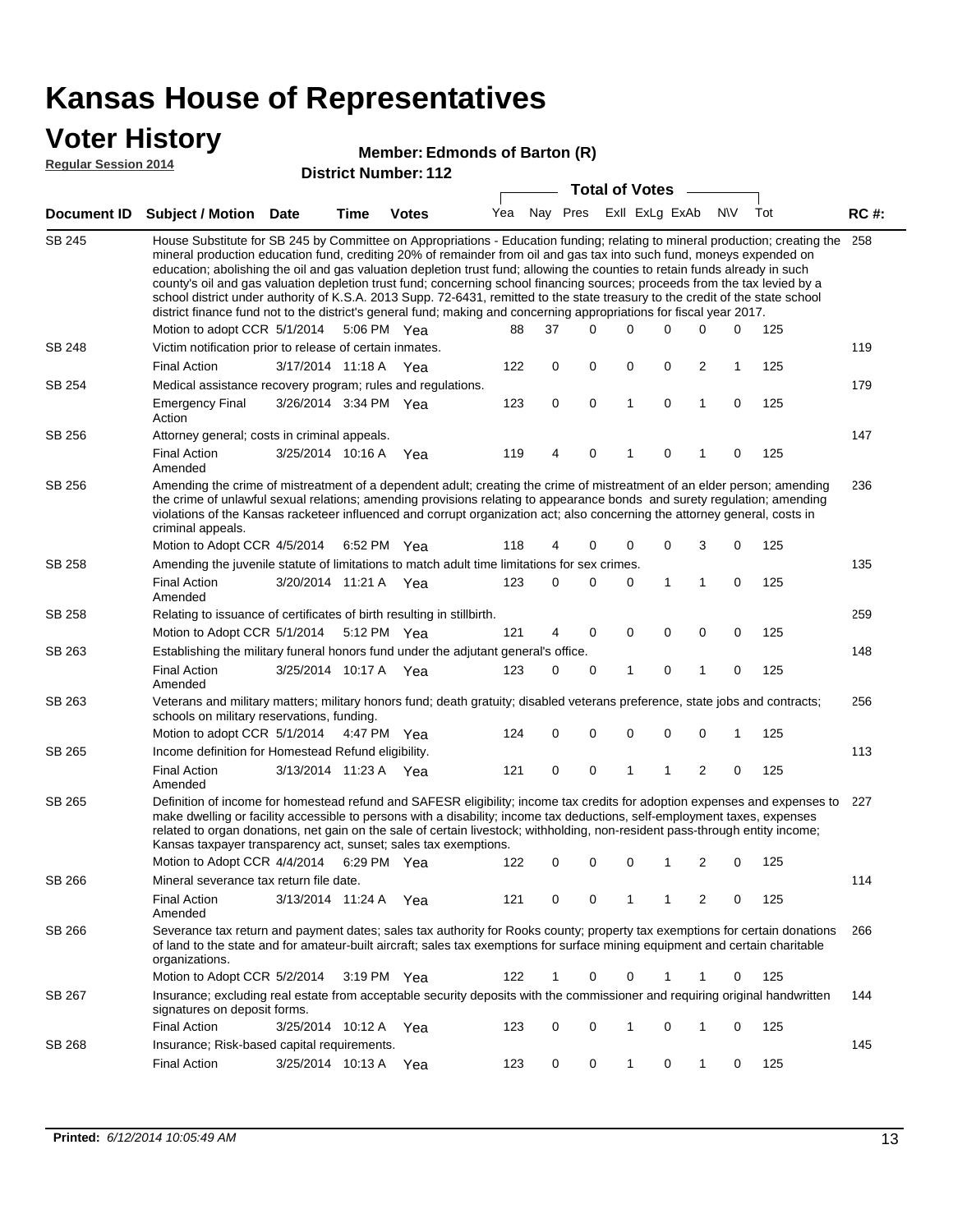## **Voter History**

**Regular Session 2014**

#### **Edmonds of Barton (R)**

|                  |                                                                                                                                                                                    |                       |             |              |     | <b>Total of Votes</b> |   |   |                |   |   |             |     |             |  |  |  |  |  |  |
|------------------|------------------------------------------------------------------------------------------------------------------------------------------------------------------------------------|-----------------------|-------------|--------------|-----|-----------------------|---|---|----------------|---|---|-------------|-----|-------------|--|--|--|--|--|--|
| Document ID      | <b>Subject / Motion</b>                                                                                                                                                            | <b>Date</b>           | Time        | <b>Votes</b> | Yea | Nay Pres              |   |   | Exll ExLg ExAb |   |   | <b>NV</b>   | Tot | <b>RC#:</b> |  |  |  |  |  |  |
| SB 271           | Amending the Kansas medicaid fraud control act.                                                                                                                                    |                       |             |              |     |                       |   |   |                |   |   |             |     | 176         |  |  |  |  |  |  |
|                  | <b>Emergency Final</b><br><b>Action Amend</b>                                                                                                                                      | 3/26/2014 3:30 PM Yea |             |              | 123 | 0                     | 0 |   | 1              | 0 | 1 | 0           | 125 |             |  |  |  |  |  |  |
| SB 271           | Amending the Kansas medicaid fraud control act.                                                                                                                                    |                       |             |              |     |                       |   |   |                |   |   |             |     | 228         |  |  |  |  |  |  |
|                  | Motion to Adopt CCR 4/4/2014 6:33 PM Yea                                                                                                                                           |                       |             |              | 122 | 0                     | 0 |   | 0              | 1 | 2 | 0           | 125 |             |  |  |  |  |  |  |
| SB 272           | Eliminating the 3% limit on controlled shooting area acreage in a county.                                                                                                          |                       |             |              |     |                       |   |   |                |   |   |             |     | 149         |  |  |  |  |  |  |
|                  | <b>Final Action</b>                                                                                                                                                                | 3/25/2014 10:19 A Yea |             |              | 123 | 0                     |   | 0 | $\mathbf{1}$   | 0 | 1 | 0           | 125 |             |  |  |  |  |  |  |
| SB 273           | House Substitute for SB 273 by Committee on Transportation â€ <sup>4</sup> Commercial vehicles; regulation and registration thereof.                                               |                       |             |              |     |                       |   |   |                |   |   |             |     | 168         |  |  |  |  |  |  |
|                  | Final Action Sub Bill 3/26/2014 11:00 A Yea<br>Amended                                                                                                                             |                       |             |              | 122 | 1                     |   | 0 | 1              | 0 | 1 | 0           | 125 |             |  |  |  |  |  |  |
| SB 273           | Regulation of commercial motor vehicles; exemption from rules and regulations of the Kansas corporation commission.                                                                |                       |             |              |     |                       |   |   |                |   |   |             |     | 265         |  |  |  |  |  |  |
|                  | Motion to Adopt CCR 5/2/2014                                                                                                                                                       |                       | 3:10 PM Yea |              | 101 | 22                    |   | 0 | 0              | 1 |   | 0           | 125 |             |  |  |  |  |  |  |
| SB 274           | Political action committees, legislative leadership.                                                                                                                               |                       |             |              |     |                       |   |   |                |   |   |             |     | 169         |  |  |  |  |  |  |
|                  | <b>Final Action</b><br>Amended                                                                                                                                                     | 3/26/2014 11:01 A Yea |             |              | 108 | 15                    |   | 0 | 1              | 0 | 1 | 0           | 125 |             |  |  |  |  |  |  |
| SB 278           | Establishing the state board of veterinary examiners within the animal health division of the Kansas department of agriculture<br>for a two-year period.                           |                       |             |              |     |                       |   |   |                |   |   |             |     | 127         |  |  |  |  |  |  |
|                  | <b>Final Action</b>                                                                                                                                                                | 3/19/2014 11:24 A     |             | Yea          | 122 | 0                     | 0 |   | 0              | 1 | 2 | 0           | 125 |             |  |  |  |  |  |  |
| SB 284           | Amending the Kansas 911 act.                                                                                                                                                       |                       |             |              |     |                       |   |   |                |   |   |             |     | 124         |  |  |  |  |  |  |
|                  | <b>Final Action</b>                                                                                                                                                                | 3/17/2014 11:24 A     |             | Yea          | 121 | 2                     |   | 0 | 0              | 0 | 2 | 0           | 125 |             |  |  |  |  |  |  |
| SB 285           | Optometrists; prohibition against limiting payment for covered services to insurance plan amounts.                                                                                 |                       |             |              |     |                       |   |   |                |   |   |             |     | 150         |  |  |  |  |  |  |
|                  | <b>Final Action</b><br>Amended                                                                                                                                                     | 3/25/2014 10:20 A Yea |             |              | 123 | 0                     |   | 0 | 1              | 0 | 1 | 0           | 125 |             |  |  |  |  |  |  |
| SB 286           | Extending sunset date on certain agriculture fees from July 1, 2015, to July 1, 2019.                                                                                              |                       |             |              |     |                       |   |   |                |   |   |             |     | 151         |  |  |  |  |  |  |
|                  | <b>Final Action</b><br>Amended                                                                                                                                                     | 3/25/2014 10:23 A Yea |             |              | 76  | 47                    | 0 |   | 1              | 0 | 1 | 0           | 125 |             |  |  |  |  |  |  |
| SB 286           | Agriculture; extending sunset date on certain agriculture fees from July 1, 2015, to July 1, 2018; national day of the cowboy;<br>establishing the local food and farm task force. |                       |             |              |     |                       |   |   |                |   |   |             |     | 264         |  |  |  |  |  |  |
|                  | Motion to adopt CCR 5/2/2014 3:04 PM Yea                                                                                                                                           |                       |             |              | 102 | 21                    |   | 0 | 0              | 1 | 1 | 0           | 125 |             |  |  |  |  |  |  |
| SB 306           | Modernizing certain insurance laws to allow use of additional investments.                                                                                                         |                       |             |              |     |                       |   |   |                |   |   |             |     | 173         |  |  |  |  |  |  |
|                  | <b>Emergency Final</b><br>Action                                                                                                                                                   | 3/26/2014 3:26 PM Yea |             |              | 123 | 0                     | 0 |   | 1              | 0 | 1 | $\mathbf 0$ | 125 |             |  |  |  |  |  |  |
| <b>SB 308</b>    | Updating the Kansas no-call act.                                                                                                                                                   |                       |             |              |     |                       |   |   |                |   |   |             |     | 138         |  |  |  |  |  |  |
|                  | <b>Final Action</b>                                                                                                                                                                | 3/21/2014 10:15 A     |             | Yea          | 117 | 0                     | 0 |   | 0              | 1 | 6 | 1           | 125 |             |  |  |  |  |  |  |
| SB 309           | Health insurance coverage for qualified professional associations.                                                                                                                 |                       |             |              |     |                       |   |   |                |   |   |             |     | 182         |  |  |  |  |  |  |
|                  | <b>Emergency Final</b><br>Action                                                                                                                                                   | 3/26/2014 3:38 PM Yea |             |              | 122 | 1                     |   | 0 | 1              | 0 | 1 | 0           | 125 |             |  |  |  |  |  |  |
| SB 310           | Grand juries; crimes to consider; amendment of indictment.                                                                                                                         |                       |             |              |     |                       |   |   |                |   |   |             |     | 180         |  |  |  |  |  |  |
|                  | <b>Emergency Final</b><br>Action                                                                                                                                                   | 3/26/2014 3:35 PM Yea |             |              | 122 | 1                     | 0 |   | 1              | 0 | 1 | 0           | 125 |             |  |  |  |  |  |  |
| SB 311           | Increasing the noneconomic damages cap and changing rules related to expert evidence.                                                                                              |                       |             |              |     |                       |   |   |                |   |   |             |     | 142         |  |  |  |  |  |  |
|                  | <b>Final Action</b><br>Amended                                                                                                                                                     | 3/24/2014 10:17 A Yea |             |              | 119 | 3                     |   | 0 | 0              | 0 | 3 | 0           | 125 |             |  |  |  |  |  |  |
| SB 311           | Increasing the noneconomic damages cap, changing rules related to expert evidence and repealing statutes pertaining to<br>collateral source benefits.                              |                       |             |              |     |                       |   |   |                |   |   |             |     | 203         |  |  |  |  |  |  |
|                  | Motion to adopt CCR 4/3/2014 6:15 PM Nay                                                                                                                                           |                       |             |              | 120 | 4                     |   | 0 | 0              | 0 | 1 | 0           | 125 |             |  |  |  |  |  |  |
|                  |                                                                                                                                                                                    |                       |             |              |     |                       |   |   |                |   |   |             |     | 146         |  |  |  |  |  |  |
|                  | 3/25/2014 10:15 A Yea<br>0<br>0<br>125<br><b>Final Action</b><br>123<br>0<br>1<br>1<br>0                                                                                           |                       |             |              |     |                       |   |   |                |   |   |             |     |             |  |  |  |  |  |  |
|                  | <b>Final Action</b>                                                                                                                                                                | 3/20/2014 11:23 A Yea |             |              | 123 | 0                     | 0 |   | 0              | 1 | 1 | 0           | 125 | 136         |  |  |  |  |  |  |
| SB 321<br>SB 329 | Return of premiums separate from notice of denial of coverage.<br>Clarifying court orders relating to parents in juvenile offender cases.<br>Amended                               |                       |             |              |     |                       |   |   |                |   |   |             |     |             |  |  |  |  |  |  |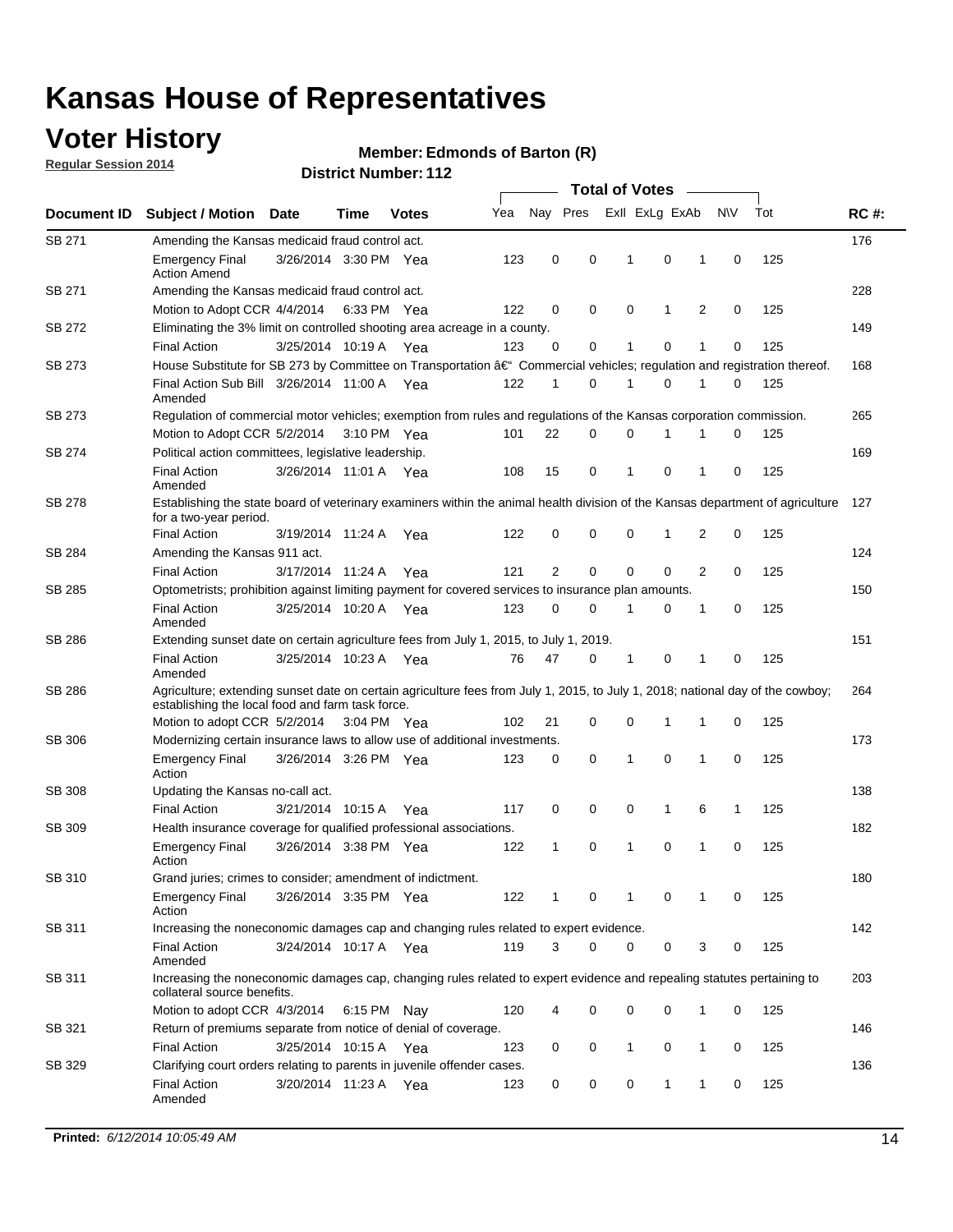### **Voter History**

**Regular Session 2014**

#### **Edmonds of Barton (R)**

|                 |                                                                                                                                                                    | <b>Total of Votes</b> |             |              |     |              |                |                         |             |              |           |     |             |
|-----------------|--------------------------------------------------------------------------------------------------------------------------------------------------------------------|-----------------------|-------------|--------------|-----|--------------|----------------|-------------------------|-------------|--------------|-----------|-----|-------------|
| Document ID     | <b>Subject / Motion Date</b>                                                                                                                                       |                       | Time        | <b>Votes</b> | Yea |              |                | Nay Pres ExII ExLg ExAb |             |              | <b>NV</b> | Tot | <b>RC#:</b> |
| SB 329          | Clarifying court orders relating to parents in juvenile offender cases and changing the statute of limitations on certain juvenile<br>offenses.                    |                       |             |              |     |              |                |                         |             |              |           |     | 242         |
|                 | Motion to adopt CCR 4/30/2014 3:23 PM Yea                                                                                                                          |                       |             |              | 122 | $\mathbf 1$  | 0              | 1                       | -1          | $\mathbf 0$  | 0         | 125 |             |
| SB 344          | Special permits, oversized loads, transportation of hay or feed stuffs.                                                                                            |                       |             |              |     |              |                |                         |             |              |           |     | 152         |
|                 | <b>Final Action</b><br>Amended                                                                                                                                     | 3/25/2014 10:24 A     |             | Yea          | 122 | $\mathbf{1}$ | 0              | 1                       | $\mathbf 0$ | $\mathbf{1}$ | 0         | 125 |             |
| SB 349          | Boiler safety act; deputy inspectors.                                                                                                                              |                       |             |              |     |              |                |                         |             |              |           |     | 128         |
|                 | <b>Final Action</b><br>Amended                                                                                                                                     | 3/19/2014 11:25 A     |             | Yea          | 119 | 3            | 0              | 0                       | 1           | 2            | 0         | 125 |             |
| <b>SB 349</b>   | Board of technical professions; recodification of professions and scope of practice, other; boiler safety act, deputy<br>inspectors.                               |                       |             |              |     |              |                |                         |             |              |           |     | 215         |
|                 | Motion to Adopt CCR 4/4/2014                                                                                                                                       |                       | 10:02 A     | Yea          | 112 | 11           | 0              | 1                       | 0           | 1            | 0         | 125 |             |
| SB 351          | Vehicle identification numbers; penalties; damages.                                                                                                                |                       |             |              |     |              |                |                         |             |              |           |     | 153         |
|                 | <b>Final Action</b>                                                                                                                                                | 3/25/2014 10:25 A     |             | Yea          | 123 | 0            | 0              | 1                       | 0           | 1            | 0         | 125 |             |
| <b>SB 357</b>   | Increasing the number of allowable hunter education deferrals.                                                                                                     |                       |             |              |     |              |                |                         |             |              |           |     | 154         |
|                 | <b>Final Action</b><br>Amended                                                                                                                                     | 3/25/2014 10:26 A     |             | Yea          | 97  | 26           | 0              | 1                       | 0           | 1            | 0         | 125 |             |
| SB 357          | Authorizing land purchases by the state; amending process state uses to address seized wildlife; increasing the number of<br>allowable hunter education deferrals. |                       |             |              |     |              |                |                         |             |              |           |     | 275         |
|                 | Motion to Adopt CCR 5/2/2014                                                                                                                                       |                       | 7:53 PM Yea |              | 113 | 11           | 0              | 0                       | 0           | 1            | 0         | 125 |             |
| SB 359          | Relating to asbestos-related liability.                                                                                                                            |                       |             |              |     |              |                |                         |             |              | 177       |     |             |
|                 | <b>Emergency Final</b><br>Action                                                                                                                                   | 3/26/2014 3:32 PM Yea |             |              | 94  | 29           | 0              | 1                       | 0           | 1            | 0         | 125 |             |
| SB 367          | Creating the student data privacy act.                                                                                                                             |                       |             |              |     |              |                |                         |             |              |           |     | 186         |
|                 | <b>Emergency Final</b><br><b>Action Amend</b>                                                                                                                      | 3/26/2014 3:43 PM Nay |             |              | 119 | 4            | 0              | 1                       | 0           | 1            | 0         | 125 |             |
| SB 367          | Creating the student data privacy act.                                                                                                                             |                       |             |              |     |              |                |                         |             |              |           |     | 245         |
|                 | Motion to adopt CCR 4/30/2014 3:41 PM Yea                                                                                                                          |                       |             |              | 123 | 0            | 0              | 1                       | 1           | 0            | 0         | 125 |             |
| SB 371          | Amending employment security law regarding disposition of penalty funds and disclosure of confidential information.                                                |                       |             |              |     |              |                |                         |             |              |           |     | 129         |
|                 | <b>Final Action</b>                                                                                                                                                | 3/19/2014 11:27 A Yea |             |              | 90  | 32           | 0              | $\mathbf 0$             | 1           | 2            | 0         | 125 |             |
| SB 372          | Amending the shared work unemployment compensation program; layoff aversion.                                                                                       |                       |             |              |     |              |                |                         |             |              |           |     | 155         |
|                 | <b>Final Action</b>                                                                                                                                                | 3/25/2014 10:28 A     |             | Yea          | 123 | 0            | 0              | $\mathbf{1}$            | 0           | 1            | 0         | 125 |             |
| SB 402          | Amending statutes related to the Kansas criminal justice information system committee.                                                                             |                       |             |              |     |              |                |                         |             |              |           |     | 178         |
|                 | <b>Emergency Final</b><br>Action                                                                                                                                   | 3/26/2014 3:33 PM Yea |             |              | 123 | 0            | 0              | 1                       | 0           | 1            | 0         | 125 |             |
| SB 423          | Authorizing Department of Administration to sell Landon and Eisenhower state office buildings.                                                                     |                       |             |              |     |              |                |                         |             |              |           |     | 233         |
|                 | <b>Final Action</b><br>Amended                                                                                                                                     | 4/5/2014              | 10:28 A     | Yea          | 66  | 55           | 0              | 0                       | 0           | 4            | 0         | 125 |             |
| SB 424          | Amending the statutory requirements for a valid hospital lien.                                                                                                     |                       |             |              |     |              |                |                         |             |              |           |     | 183         |
|                 | <b>Emergency Final</b><br>Action                                                                                                                                   | 3/26/2014 3:39 PM Yea |             |              | 115 | 8            | 0              | 1                       | 0           | 1            | 0         | 125 |             |
| <b>SCR 1618</b> | Substitute for SCR 1618 by Committee on Federal and State Affairs -- State constitutional amendment authorizing raffles.                                           |                       |             |              |     |              |                |                         |             |              |           |     | 170         |
|                 | Final Action Sub Bill 3/26/2014 11:06 A Yea                                                                                                                        |                       |             |              | 102 | 19           | $\overline{2}$ | 1                       | 0           | 1            | 0         | 125 |             |
| <b>SCR 1620</b> | Port authority; creation in Stafford, Kansas.                                                                                                                      |                       |             |              |     |              |                |                         |             |              |           |     | 234         |
|                 | <b>Final Action</b>                                                                                                                                                | 4/5/2014              | 10:29 A Yea |              | 121 | 0            | 0              | 0                       | 0           | 4            | 0         | 125 |             |